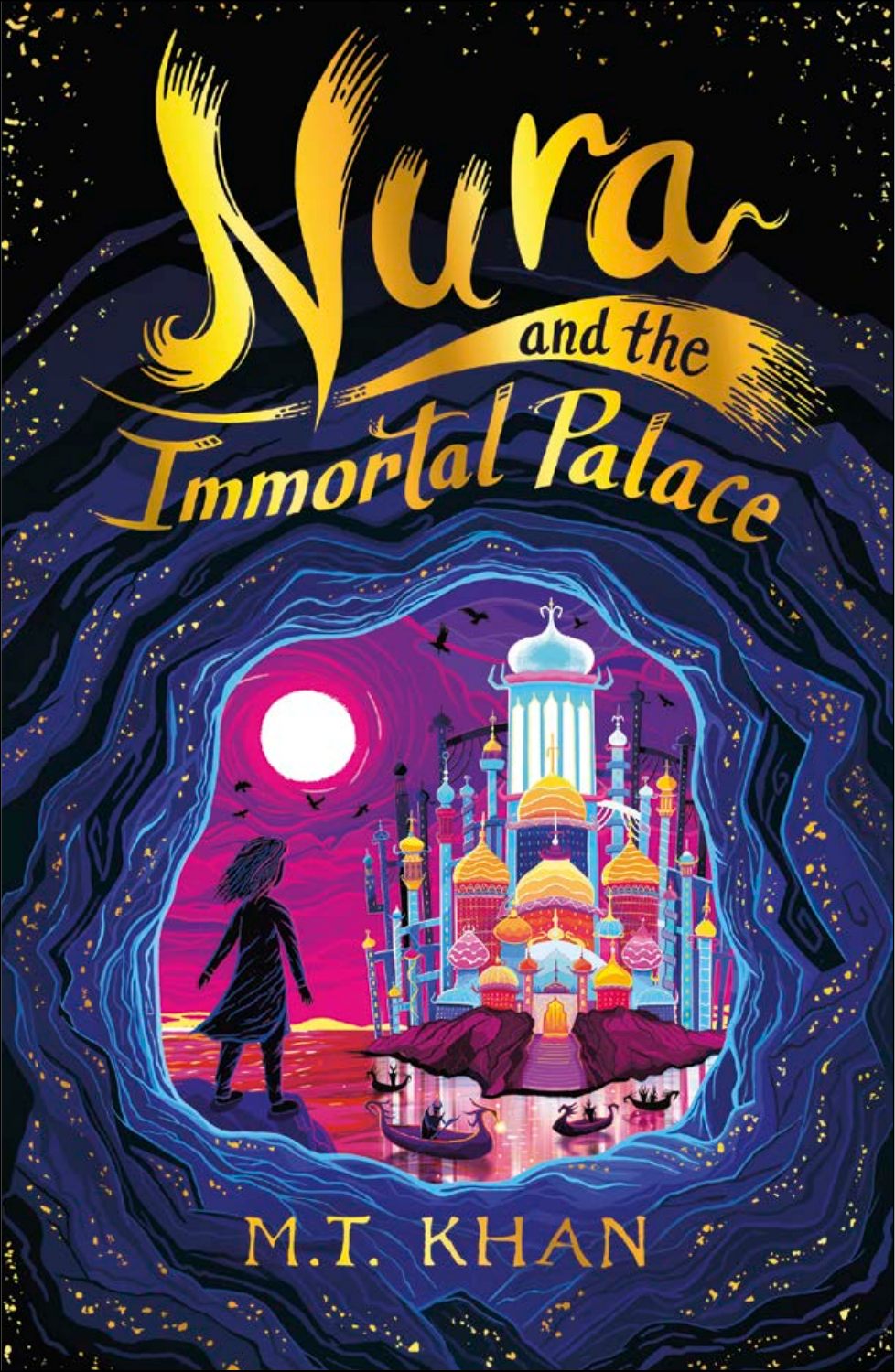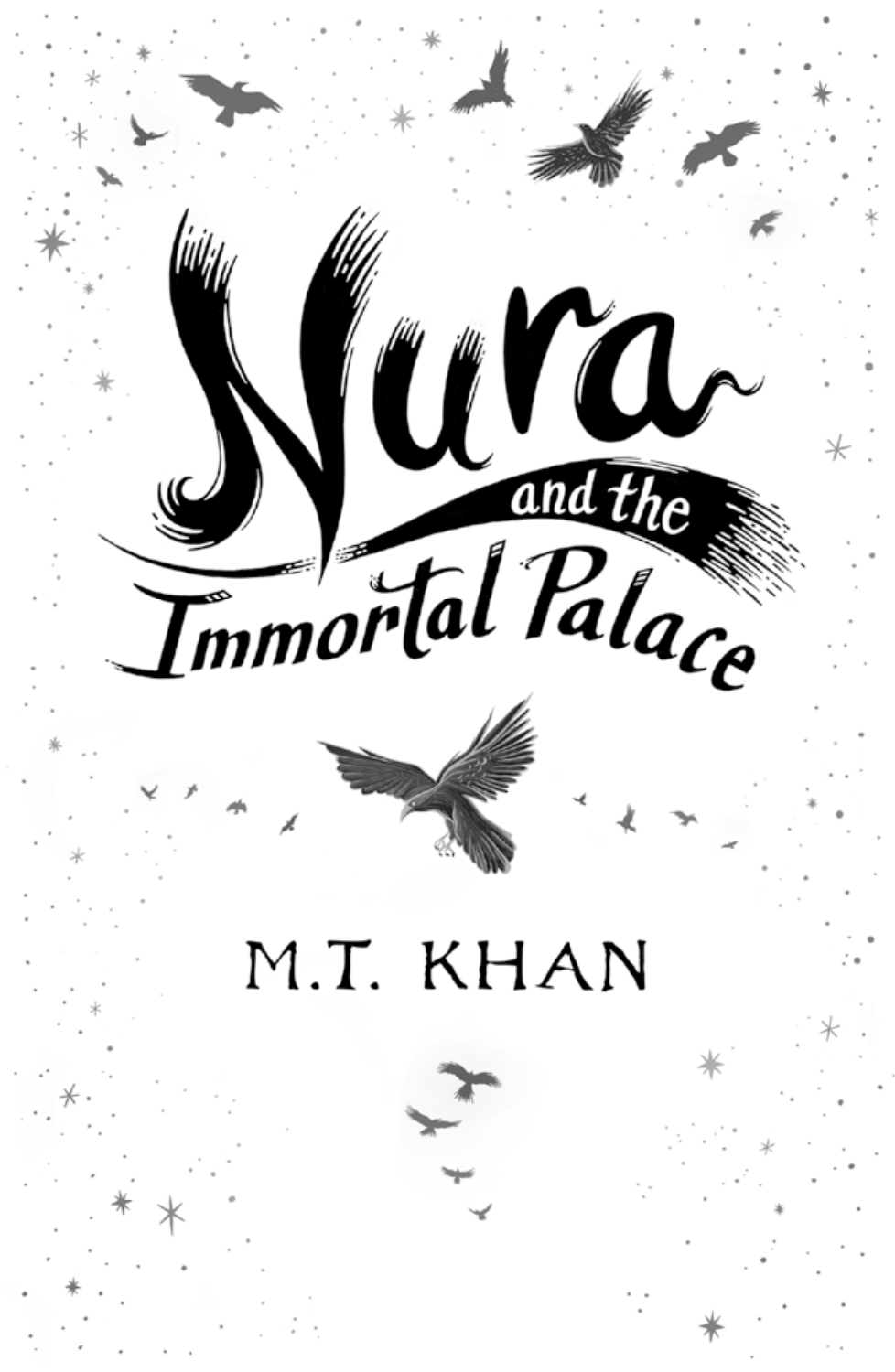This is a work of fiction. Names, characters, places and incidents are either the product of the author's imagination or, if real, are used fictitiously. All statements, activities, stunts, descriptions, information and material of any other kind contained herein are included for entertainment purposes only and should not be relied on for accuracy or replicated as they may result in injury.

> First published 2022 by Walker Books Ltd 87 Vauxhall Walk, London SE11 5HJ

> > 2 4 6 8 10 9 7 5 3 1

Text © 2022 Maeeda Khan Cover and interior illustrations © 2022 Hazem Asif

The right of Maeeda Khan to be identified as author of this work has been asserted in accordance with the Copyright, Designs and Patents Act 1988

This book has been typeset in Badger, Berkeley Oldstyle, Beta and Beyond the Mountain

Printed and bound in Great Britain by CPI Group (UK) Ltd

All rights reserved. No part of this book may be reproduced, transmitted or stored in an information retrieval system in any form or by any means, graphic, electronic or mechanical, including photocopying, taping and recording, without prior written permission from the publisher.

British Library Cataloguing in Publication Data: a catalogue record for this book is available from the British Library

ISBN 978-1-5295-0349-4

www.walker.co.uk

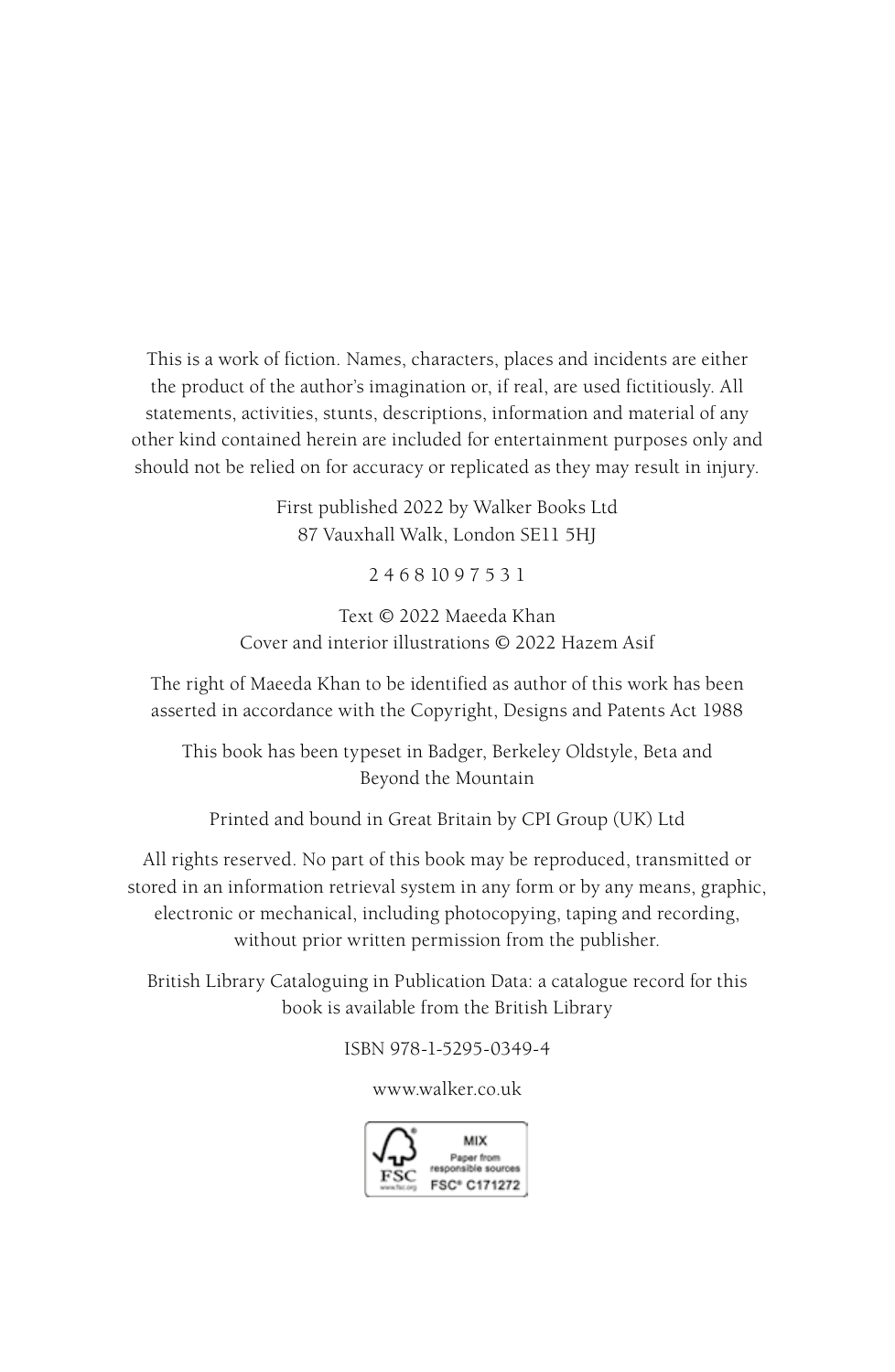

*To my parents for teaching me the value of education*

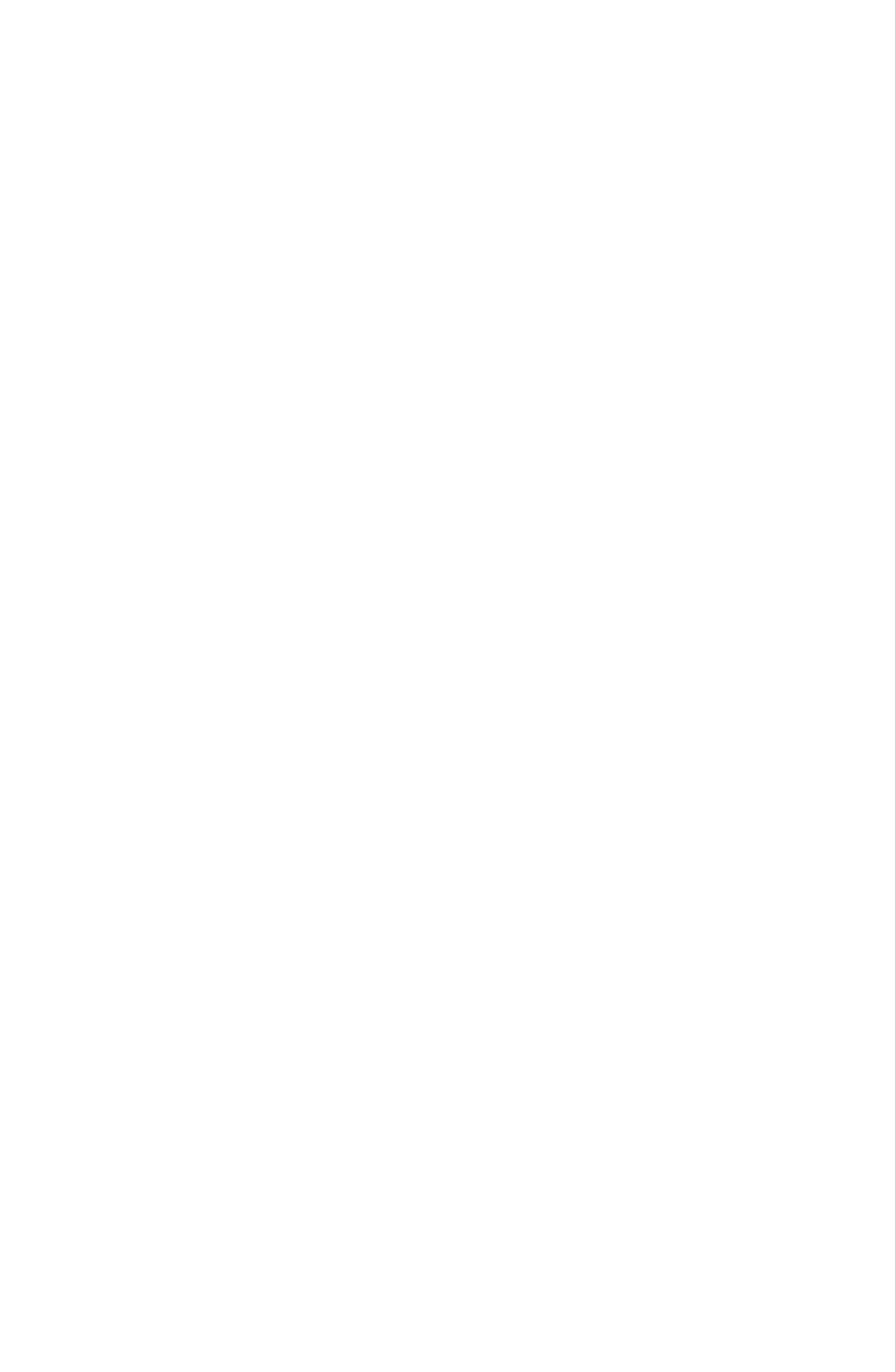

### **CHAPTER 1**

### Sparkles in the Dirt

A lot of people dream of being buried by their money. If these tunnels collapse, I might just get that wish, except none of the mica that's packed into the walls of this mine belongs to me. With my teeth gritted and two hands around a shovel, I strike the dirt wall in front of me. The earth splits apart and crumbles to the floor like an offering, flakes of mica glistening in a pool of orange sunlight.

I crouch, my trousers matted in dust, matching the grime that stains my body like a second layer of skin. I brush my fingers through the pile of dirt, sifting for the precious flakes and dropping them into a basket.

"It's not big enough. None of these are," I mumble. Where is the Demon's Tongue?

My stomach growls. I wonder if a tiger lives in there with how hungry I always get. As my thoughts fade into

 $5 *$ ,  $\frac{1}{2} *$  5  $5 *$ ,  $\frac{1}{2} *$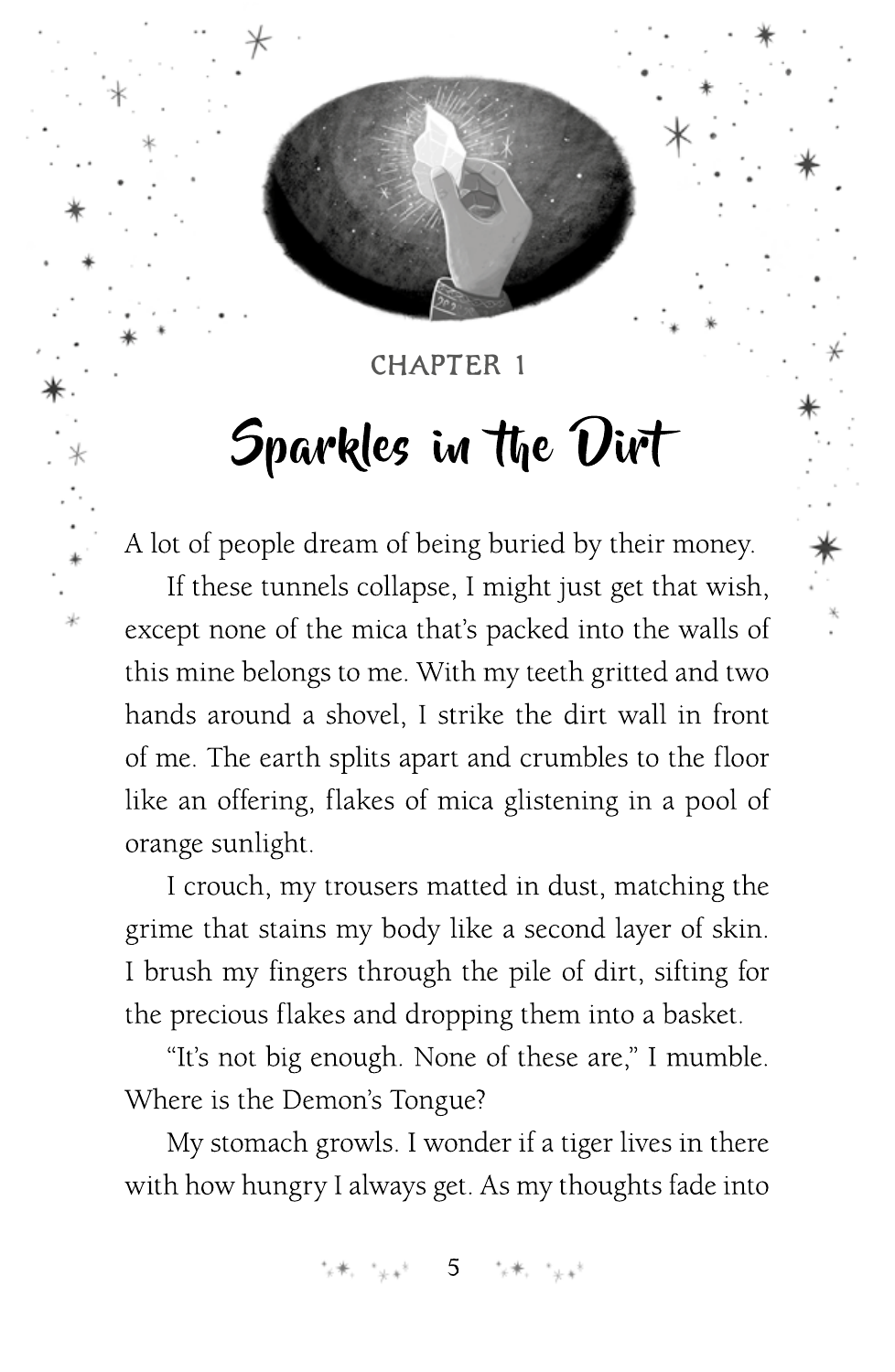images of syrup-covered jalebi and juicy gulab jamun sweets, I leave the worthless pile and stumble deeper into the dark throat of the mines.

"W–wait, Nura! Don't go so deep," comes a whine from beside me. "It's d–dangerous—"

"I know," I grunt, cutting off Faisal's annoying warning for the third time today. "But Mr Waleed sells gulab jamun on Tuesdays, and if I don't dig enough mica today to earn me the rupees to buy one, I'm going to blame you."

If anyone says that they work for passion or world peace and not the delicious food on their plate, they're lying. There's only one truth in this world: everyone's got a hungry monster in their stomach that roars if they don't satisfy it.

And I know well enough to satisfy mine.

It's why I'm searching for the Demon's Tongue, a legendary treasure buried deep in these mines. Maybe it's just a rumour invented by kids to spark some life into a boring job, but I swear I've heard even the contractors talk about it. It's money like no one has ever been able to grasp – it's magic, it's unearthly… Maybe it can't even be seen. Maybe it's not even real.

I chase its myth as I creep forwards. The tunnels are narrow – only fit for a kid's body. My baba used to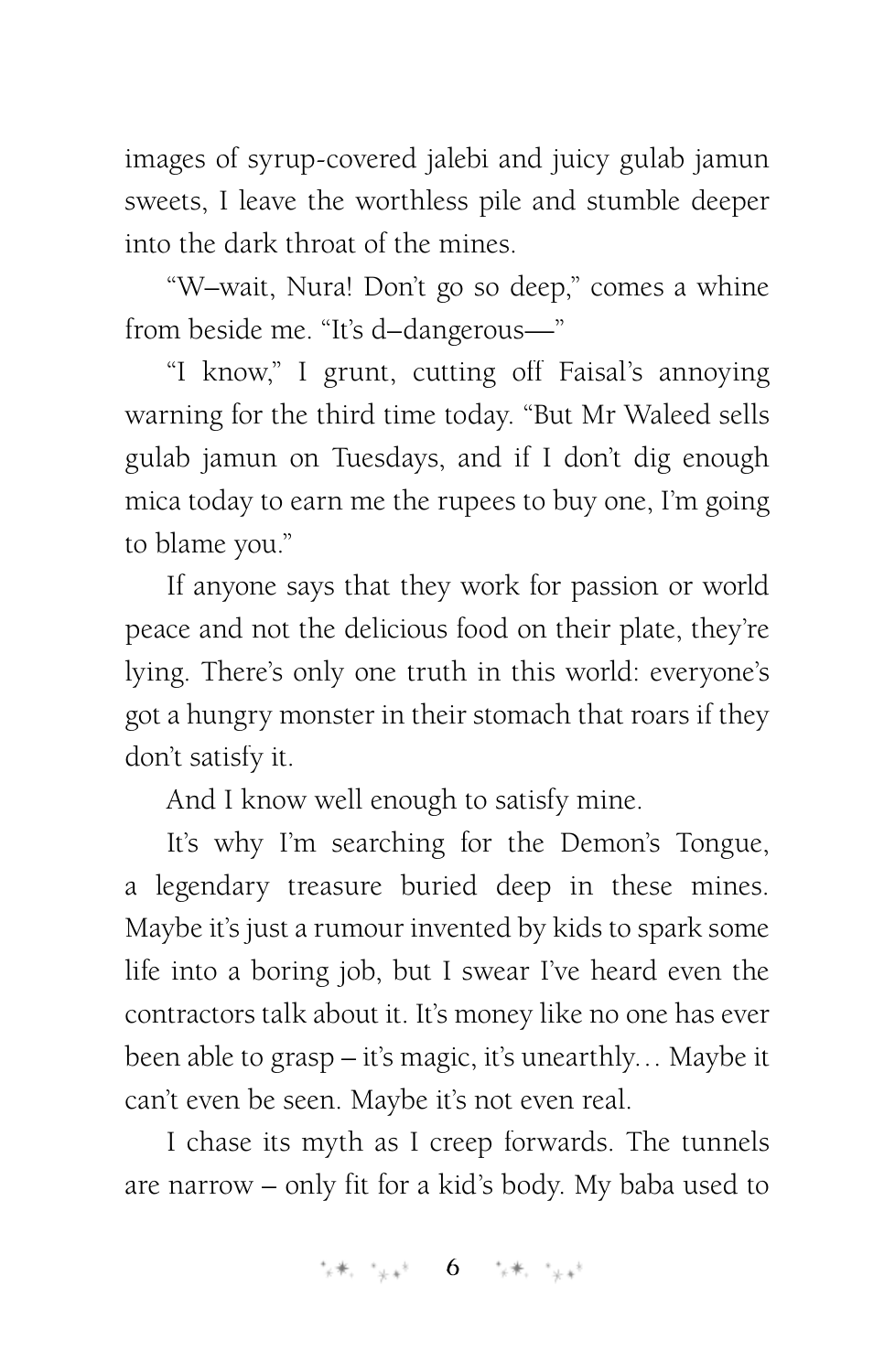work in these same mica mines, but when the tunnels tapered into thin paths as deep as three hundred metres, contractors learned that adults weren't the best people for the job. It's why a twelve-year-old like me and the other neighbourhood kids are hired to dig up the mica scraps scattered underground.

The sharp clang of hammers against stone rams through my eardrums like the ticking of a clock, and the fading sunlight tells me I don't have much time left before we call it a day. I'm here from sunrise to sunset, from the moment my eyes crack open to the last second before my muscles scream at me to stop.

A sparkle flashes in the corner of my vision and I can almost taste the sweet gulab jamun on my tongue. My lungs protest – this deep underground, the air supply is low. I don't know much at all about science, but I can *feel* it, the chains around my chest that squeeze tighter as I lurch another metre below.

The mine is similar to a human. We enter through its mouth, dive down its throat, and then explore its dark belly. I fold my arms and duck my head into a slender tunnel. I'm just about to approach one of its arms.

"Nura," Faisal calls. "The sun's a–about to set. You w–won't be able to see any more."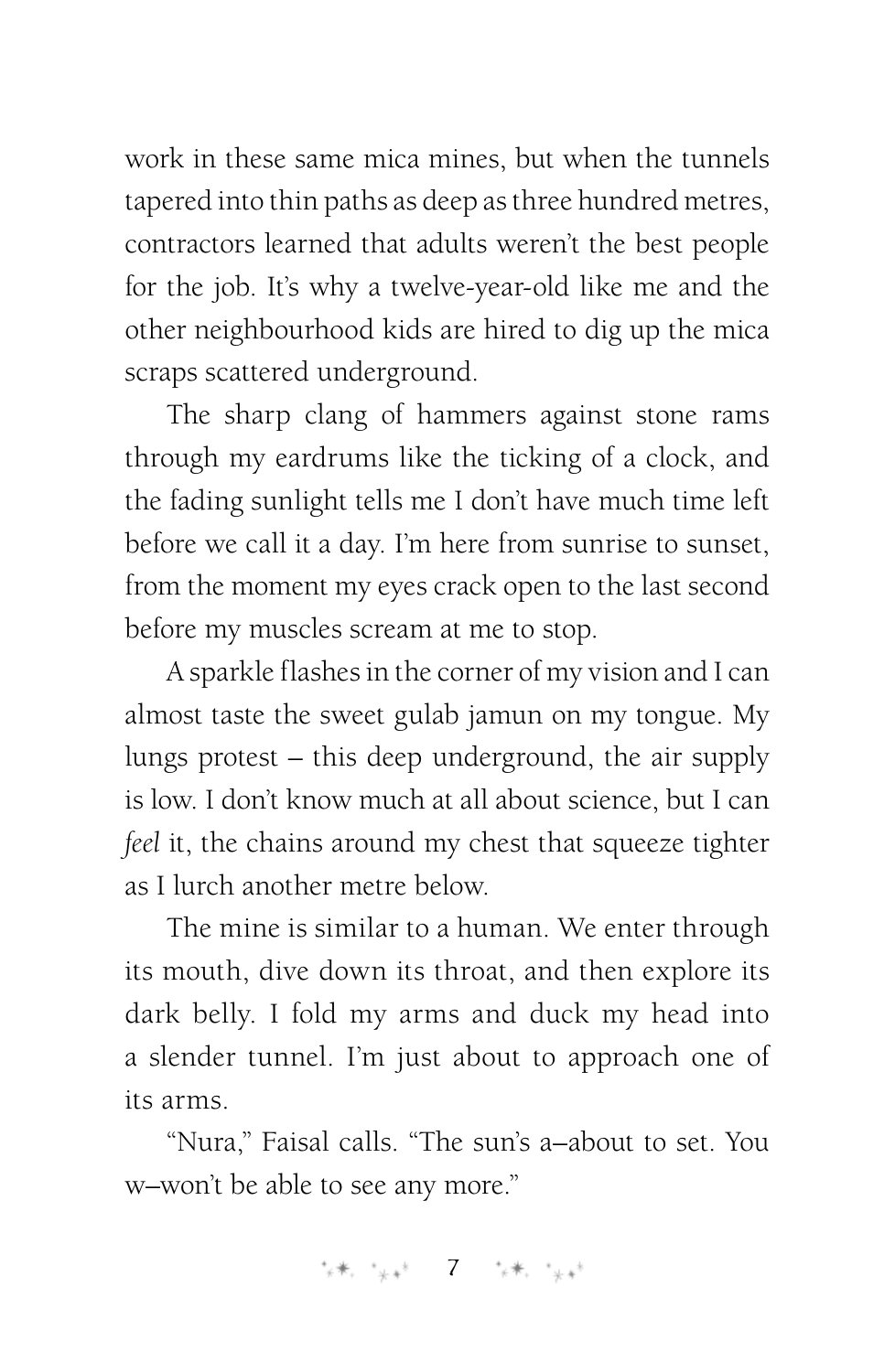Faisal's always cautioning safety, but me and all the other kids threw safety into the sea when we accepted this job. The deeper the tunnels we dig, the greater the chance they'll collapse. And I've heard the horror stories too – about all the kids who never came back.

"Nura—" Faisal tries again.

"I'll be quick." If I don't reassure Faisal, he's going to talk my ears off. Giving warnings is one of the only times Faisal ever pipes up – his stutter is deeply ingrained and a constant source of mockery for the others. One kid is already glancing at him, but I'm not afraid to stomp my feet if they dare insult how Faisal talks.

"I can't let Ahmed beat me today," I say as I chase the glimmer of the mica shard. It's not the Demon's Tongue, but it has to be at least the size of my finger – a big catch that'll turn my haul into the largest one yet.

Sometimes if we dig up a promising collection of mica, the contractor pays us by the kilogram. It's a game for us, for all the kids who've never been to school or had the chance to glide on swings and play with dolls. If I can buy gulab jamun and beat Ahmed for the biggest haul today, then I'll risk it.

My bare feet slap against a muddy puddle as I hop down a ledge. I tuck my shovel under my armpit and crouch, just barely small enough to crawl through the

 $k_{1}^{*}$   $k_{2}^{*}$   $k_{3}^{*}$   $k_{4}^{*}$   $k_{5}^{*}$   $k_{6}^{*}$   $k_{7}^{*}$   $k_{8}^{*}$   $k_{1}^{*}$   $k_{1}^{*}$   $k_{2}^{*}$   $k_{3}^{*}$   $k_{4}^{*}$   $k_{5}^{*}$   $k_{6}^{*}$   $k_{7}^{*}$   $k_{8}^{*}$   $k_{9}^{*}$   $k_{1}^{*}$   $k_{1}^{*}$   $k_{2}^{*}$   $k_{3}^{*}$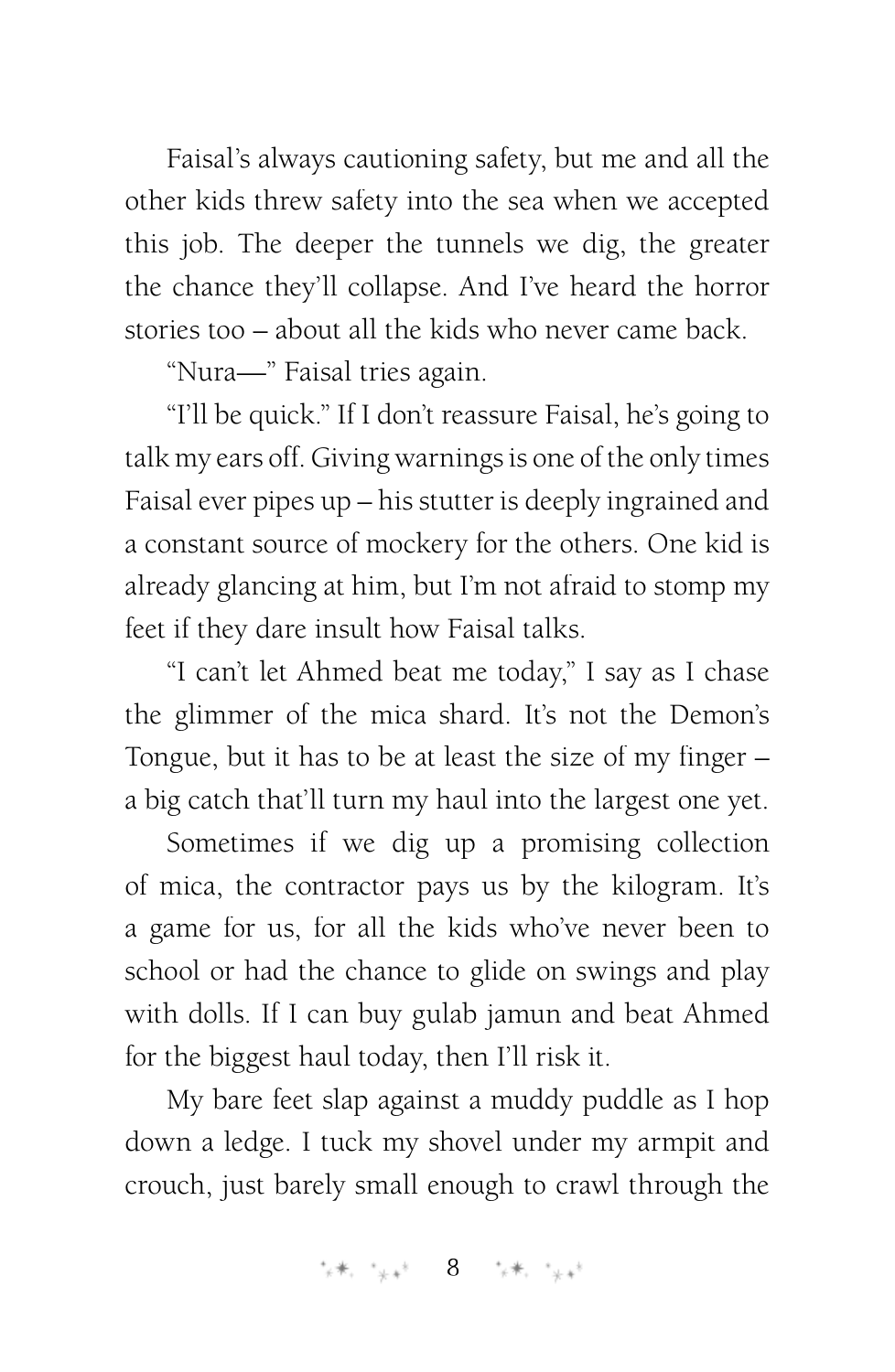tunnel and enter another cavity. Here the mica is more stone than it is dirt, reserves not yet touched. The walls shimmer, streaked with green, white and gold. It's like I'm sitting inside a jewel – a really hot and stuffy jewel. With air that's been torched to forty degrees, my shirt clings to my skin. The heat is a smothering blanket.

"You found my favourite spot."

I crane my head to the side and see Aroofa, a scornful smile tugging at her lips. She flicks the end of her dupatta over her shoulder as she strikes a large stone against a smaller one, combing through the debris that bursts from the collision. Her younger sister Sadia is busy beside her, hammering clumsily away at the smaller rocks Aroofa throws towards her.

I sigh. Aroofa would be better and quicker with the hammer, but looking at the cuts and scrapes along her fingers, I know why she yielded the tool to her little sister. With so many people in the business, there's not enough equipment for everyone. You get here early and swipe a hammer or shovel, or settle for one of God's greatest gifts: your hands.

"Won't be yours for long," I reply, pointing to the kids that stumble inside the cavity, a smile creeping across my lips. Some of them are always following me, trying to copy my handiwork. When it comes to the

 $\sqrt[k+1]{\ast} \, , \quad \frac{\pi}{2} \, , \quad \frac{\pi}{2} \, , \quad \frac{\pi}{2} \, , \quad \frac{\pi}{2} \, , \quad \frac{\pi}{2} \, , \quad \frac{\pi}{2} \, , \quad \frac{\pi}{2} \, , \quad \frac{\pi}{2} \, , \quad \frac{\pi}{2} \, , \quad \frac{\pi}{2} \, , \quad \frac{\pi}{2} \, , \quad \frac{\pi}{2} \, , \quad \frac{\pi}{2} \, , \quad \frac{\pi}{2} \, , \quad \frac{\pi}{2} \, , \quad \frac{\pi}{2} \, , \quad \frac{\pi}{2} \, , \quad \frac$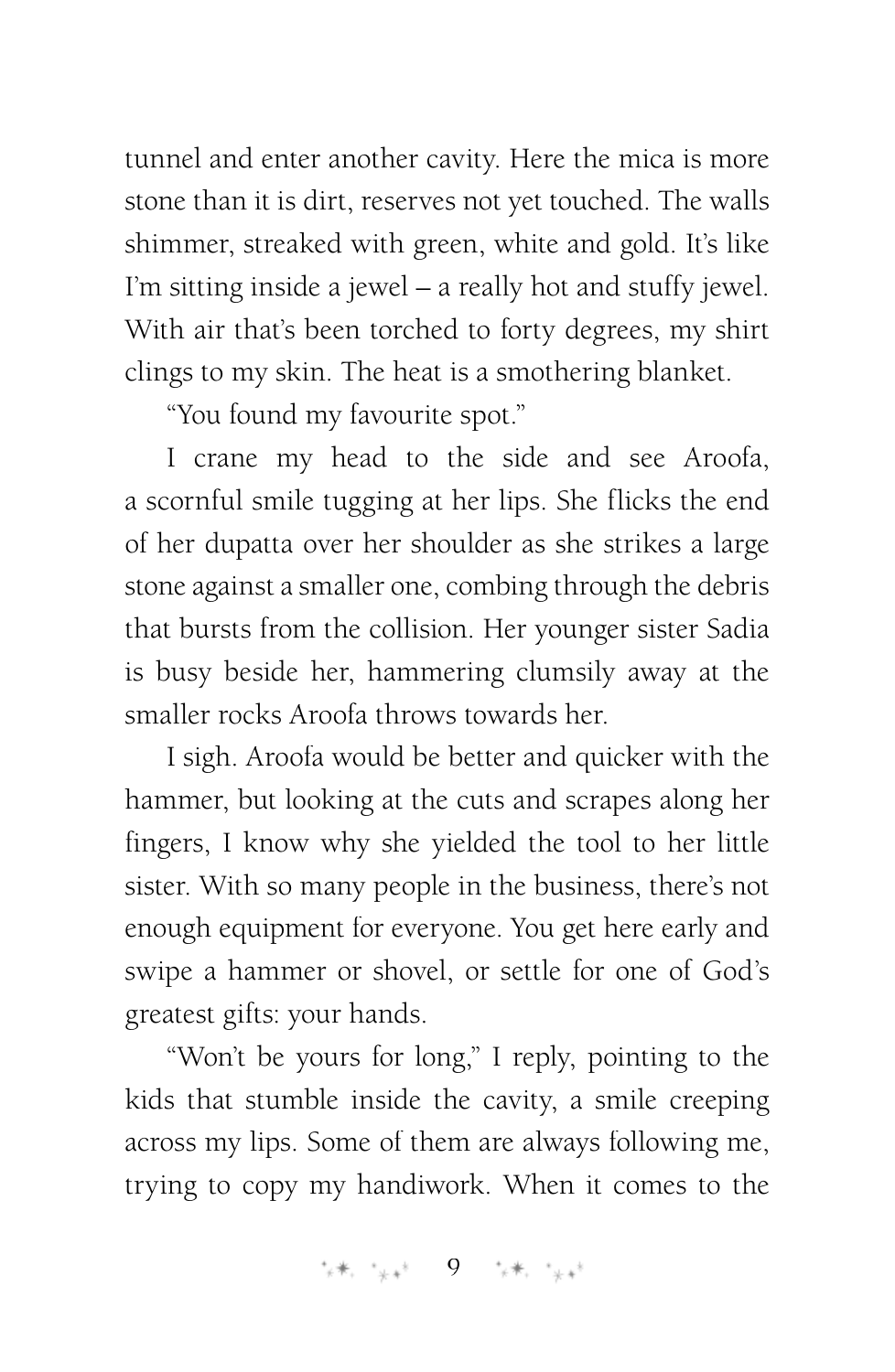largest hauls, I'm second only to Ahmed, and he tends to disappear the second he hops down the mines. Me, on the other hand, I don't mind a little attention.

Aroofa's scowl deepens as the kids surround me, pretending to hack at the walls while their eyes stay glued in my direction. I roll my shoulders back. The stage is set. If they want a performance, I'm about to give those Bollywood actors a run for their money.

I narrow my eyes and catch the sparkle of the crystal. The shard is farther than I thought, a flash of white stuck in the folds of a crevice around a metre deep. I grunt as my arm reaches out. My cheek is squashed against the dirt, and the crowd of kids whisper to each other, curious about my overzealous efforts. I can almost feel Faisal's disapproval thicken the tension in the humid, grimy air, but I push forwards, sliding my body into the narrow slot shaped like a crescent moon.

The light is fading. My vision goes blurry. Someone gasps behind me – I've scratched my shin against a rock. I can't even feel the trickle of blood down my ankle when the mica shard is so close – close enough that my fingers brush the smooth surface. One more grunt, and I dig my nails into the dirt around it, clasping the shard in my hand as I shout in glee.

"Got it! Out of the way," I yell as I pull backwards.

 $k_{1}^{*}$   $k_{2}^{*}$   $k_{3}^{*}$   $k_{4}^{*}$   $10 - k_{1}^{*}$   $k_{1}^{*}$   $k_{2}^{*}$   $k_{3}^{*}$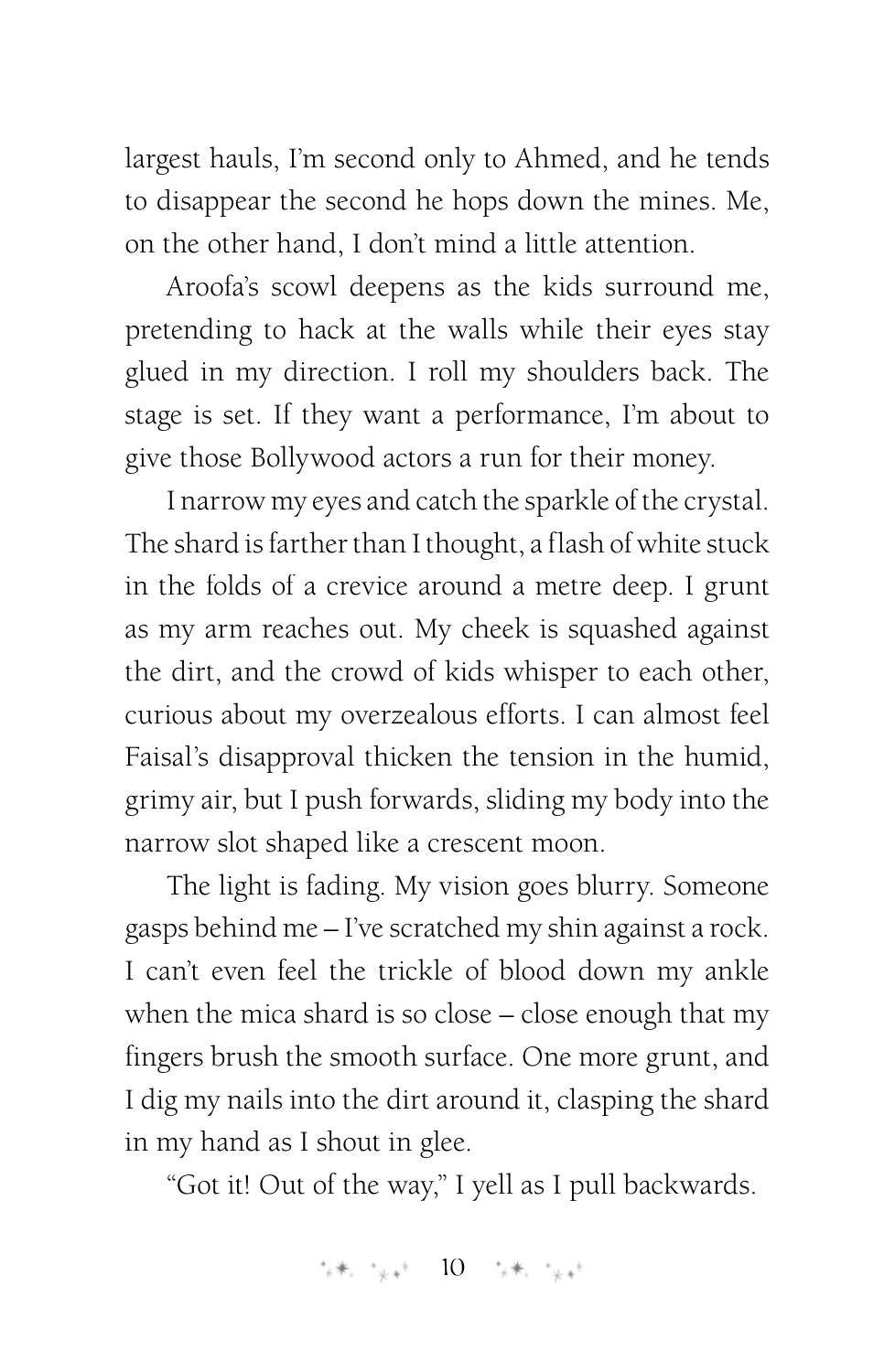The crowd behind me parts, their gazes locked on to my closed fist. I swat my shoulder-length hair out of my face as I stumble back into the mine's arm, up its throat, and leap towards the entrance of the tunnels. All around me heads are turning, and I can just make out Faisal's wide eyes as he joins the group chasing after me, shouting to show the treasure. But I want to see it shine.

As I climb out of the tunnel, my eyes narrow against the embrace of a bright sunset. Compared to the darkness of the mines, the surface is like a different world – one where golden rays wash over me and light the dirt on fire. Tiny, immeasurable shards of mica are littered across the ground, each one holding a flame.

I swallow gulps of fresh air, and it feels like my lungs grow three sizes bigger. The kids above ground who are sifting through baskets of dirt glance over as I raise an arm to the sky and unravel my fingers – the mica in my hand shimmering against the amber sunset.

There's awe pouring from the surprised gasps. Some clap, others whistle. I lower the mica shard down to eye level, and the light shines off it like a wink. It's the biggest piece anyone's found in weeks.

Most of the kids don't know why we dig these tunnels or what mica is used for, but I've overheard

 $\mathbf{1}_{k} \ast_{1} \quad \mathbf{1}_{k} \ast_{1} = \mathbf{1}_{1} \quad \mathbf{1}_{k} \ast_{1} \quad \mathbf{1}_{k} \ast_{1}$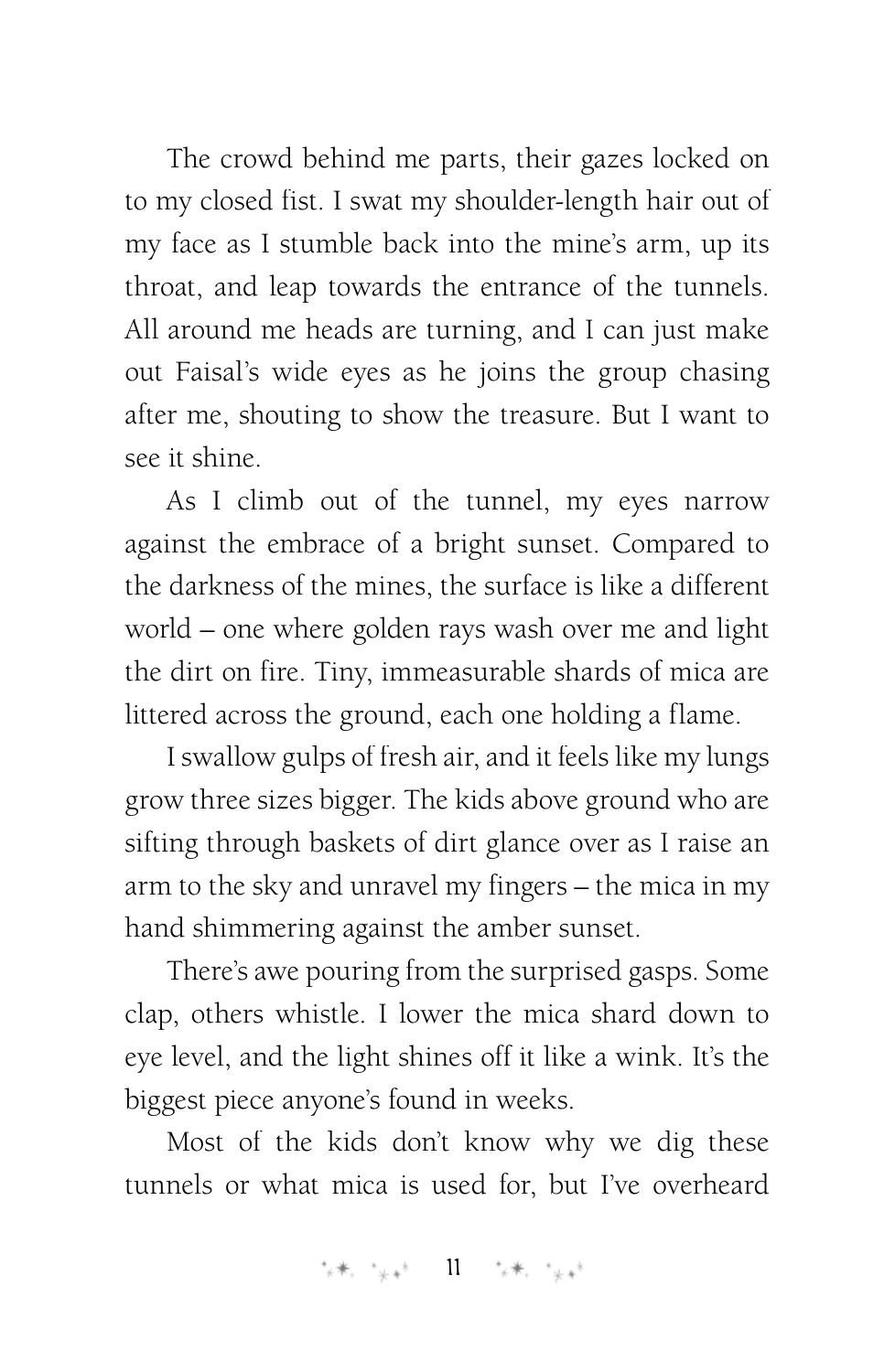plenty of conversations from the contractors to know why this streaky, colourless mineral has the world in a frenzy. It's used in paint and cosmetics – to make things sparkle.

I trudge towards my basket and drop the crystal into it.

I'm left with just the dirt.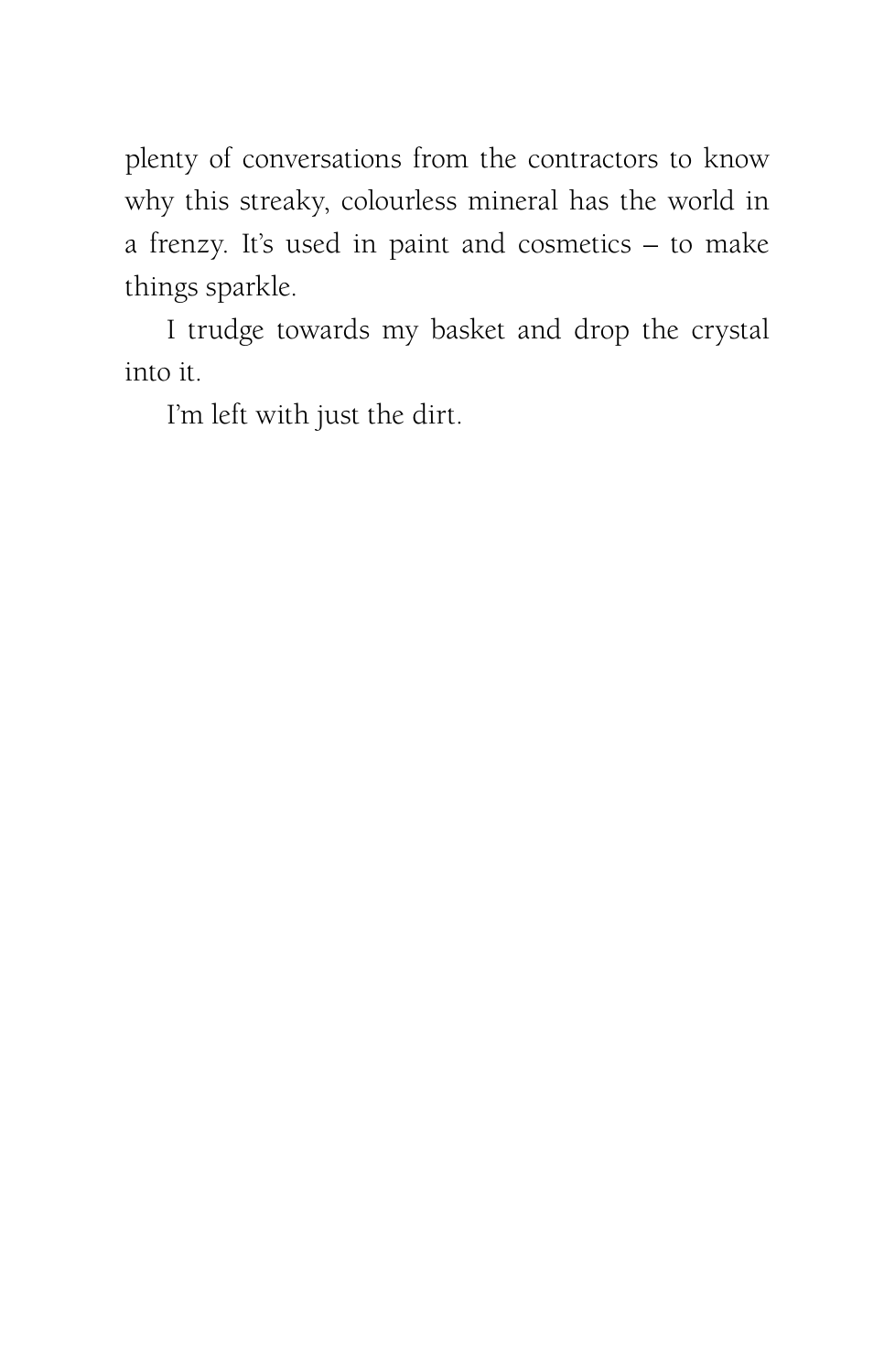

### **CHAPTER 2**

## The Taste of Truth

Mr Waleed's cart is an explosion of colour. There's pink mithai, glistening brown gulab jamun and bright orange laddu burning my eyes. My nose tickles at the heady scent, and I can almost hear the sweets chanting, *Buy me, buy me, Nura!*

Faisal clicks his tongue from beside me. "You're pretending the s–sweets are talking to you again, aren't you?"

We're standing at the edge of a dirt street in the town of Meerabagh, a few kilometres away from the mining site.

I almost trip face-first into Mr Waleed's cart as a motorbike zooms by, sweeping up clouds of dust. A goat bleats from the corner of the road, beady eyes staring at me, like it's laughing at my clumsy feet. The sky no longer bleeds reds and oranges, but deepens to

 $5 *$ ,  $\frac{1}{2} *$  13  $5 *$ ,  $\frac{1}{2} *$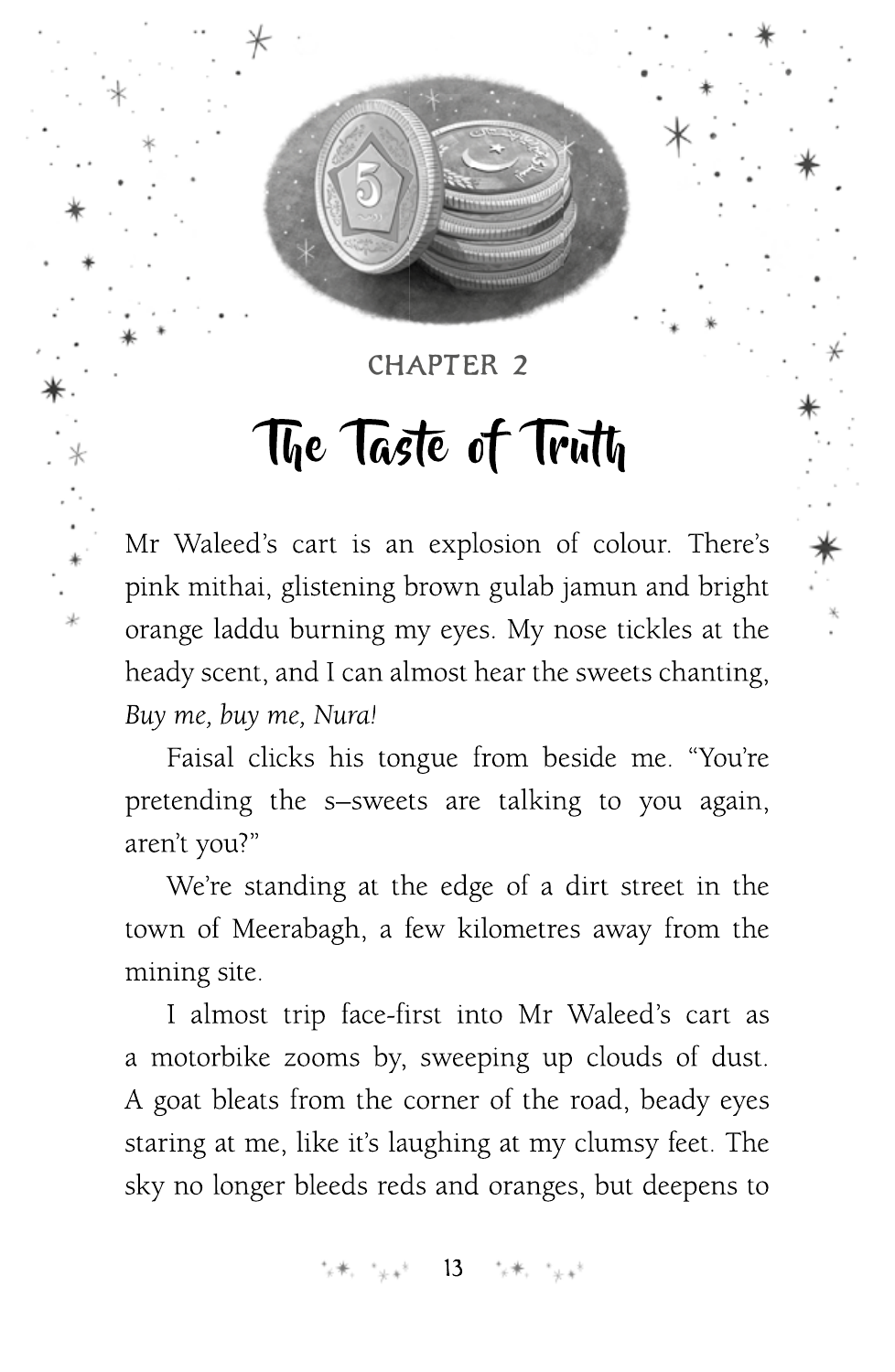a dark muted blue, beckoning the shops of the market to switch on their dizzying lights.

I love the market, even if it can't compare to what I've heard about the ones in Pakistan's big cities, like Lahore and Karachi. Shop lights flicker awake, flashing white, red and orange – colours turned to their maximum brightness to capture as many buyers as possible. Handmade jewellery twinkles and jingles, a young man yelling the prices of the bracelets in the display case to anyone passing by. There are fruit stalls, clothing stores with racks and racks of vivid, beaded fabric and carts with toys that roll down the road in the hope that some kid will tug their parents towards it.

When night unfurls its fingers and rakes through Meerabagh, it makes sure to turn the usually quiet and dry streets of the daytime into a town that's alive with excitement. And I'm especially excited today – there's a few extra rupees in my pocket.

"Which one, beta?" Mr Waleed asks me like I'm his own child. But the familial affection will stop once it's time to pay.

"You sure you don't want the laddu?" Faisal asks, eyes wide as he stares at the round orange balls. "It's like biting into happiness."

Mr Waleed laughs at Faisal's ogling. Faisal should've

 $\sqrt[k]{*}, *_{k+1}^* = 14 - \sqrt[k]{*}, *_{k+1}^*$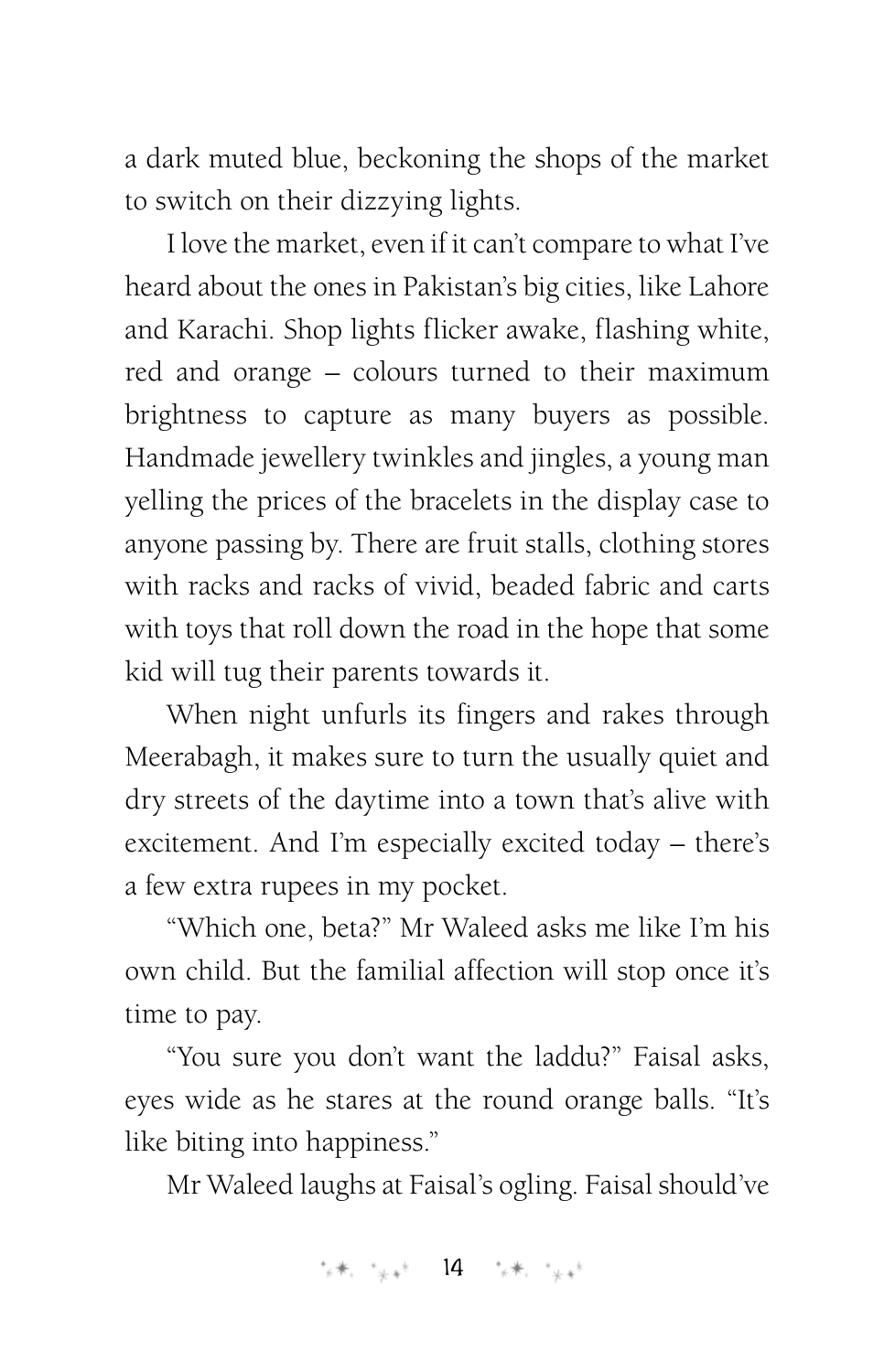been a poet. He has the wistful gaze and delicate features of someone who's good with words. But none of us can really read. We've never spent a day in school.

I suck back the drool that threatens to spill down my lips. Eid al-Adha, one of the biggest Islamic holidays, is only a few days from now. It's the kind you spend with your family, remembering all that you're grateful for, and it's the reason sparks fly in my stomach this evening. Maybe if I buy something nice for my siblings, they might feel like we're actually celebrating. "Five gulabs, please."

Mining mica doesn't make you the world's richest kid, actually quite the opposite – we only do it because we're low on money. The daily pay is about two hundred rupees, which is barely enough to buy five pencils. But today – today I deserve something special, and I can't wait to see Maa's face light up at the sight of glistening gulab jamuns.

Faisal refuses to buy anything, even though I hear his stomach growl. Pink tints his ears, and I tousle his dark tangle of hair.

"No one in my family is as obsessed with sweets as you are. And my maa already made dinner," he whines in defence. "Are you sure you should even be buying th–that?"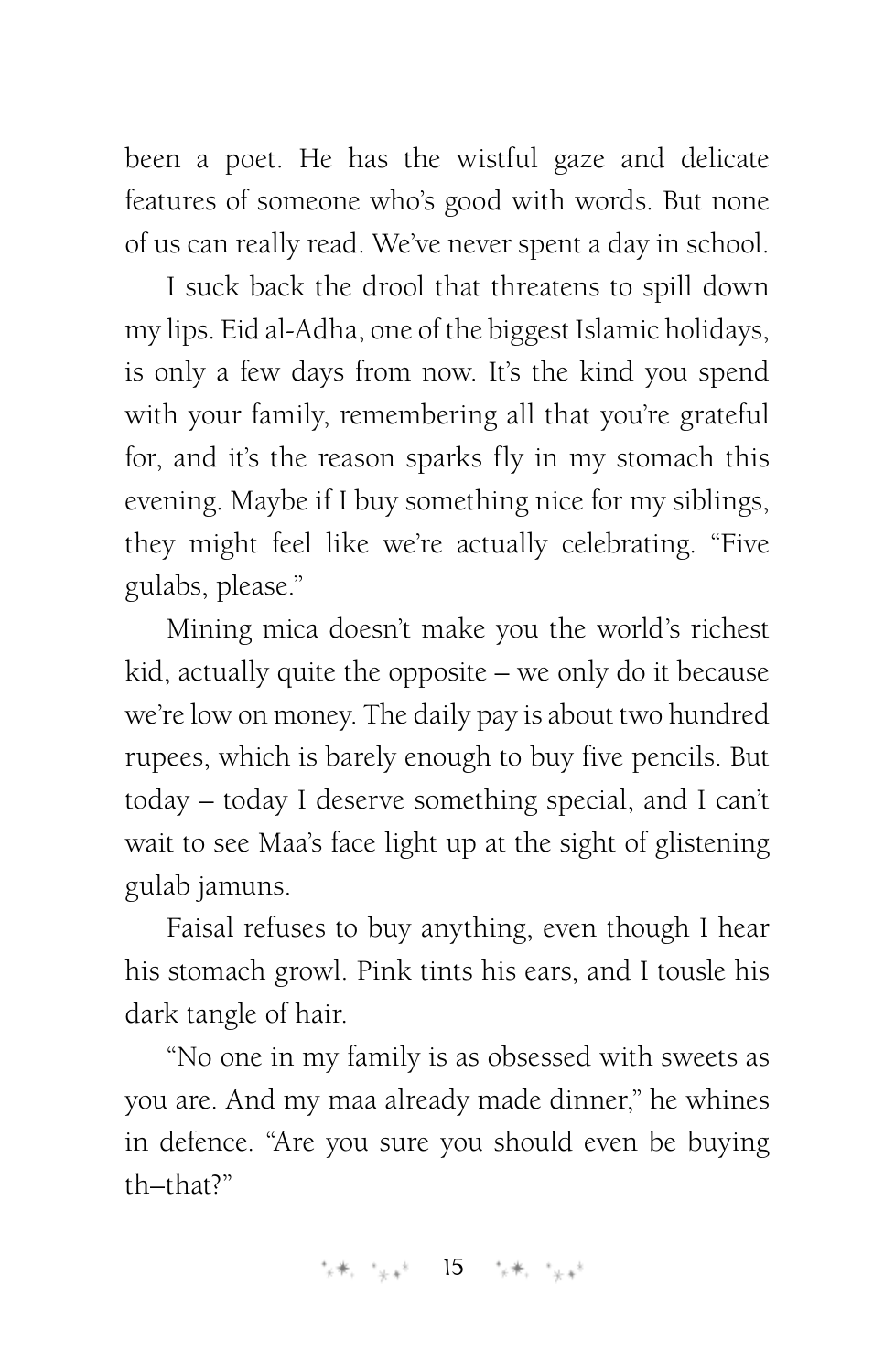My stomach sinks, and this time it isn't from hunger. "What do you mean?"

Faisal's gaze drops to the ground, his quiet voice barely audible over car honks and shouting hagglers. "My family is saving up every penny. I n–never get to buy anything."

My brows twist into a frown. It's like that for me too – Faisal doesn't have it any worse than I do. "I have three younger siblings," I snap back. "It's not like I can buy anything I want!" I point to the blue bicycle chained to the side of a stone shop. I jerk my head at a bright red dupatta that swirls around a girl's head. "I want that. And that. I'd buy the whole world if I could," I scoff. "What's wrong with a few gulabs?"

Faisal stares at me for a moment, brows creased, mouth set in a tight line. If he stares a second longer, I might punch him. But instead, he speaks. "You're going to keep on wanting things until you forget why you wanted them in the first place."

I still punch his arm.

I've known Faisal since we both started mining at six years old. He lives across the street from me, and his mother is a sweet angel with twin daughters she carries across her back like wings. Faisal's baba drives a truck from town to town to deliver crates of minerals

 $\therefore$ \*, ' $\downarrow$ \*' 16 ' $\downarrow$ \*, ' $\downarrow$ \*'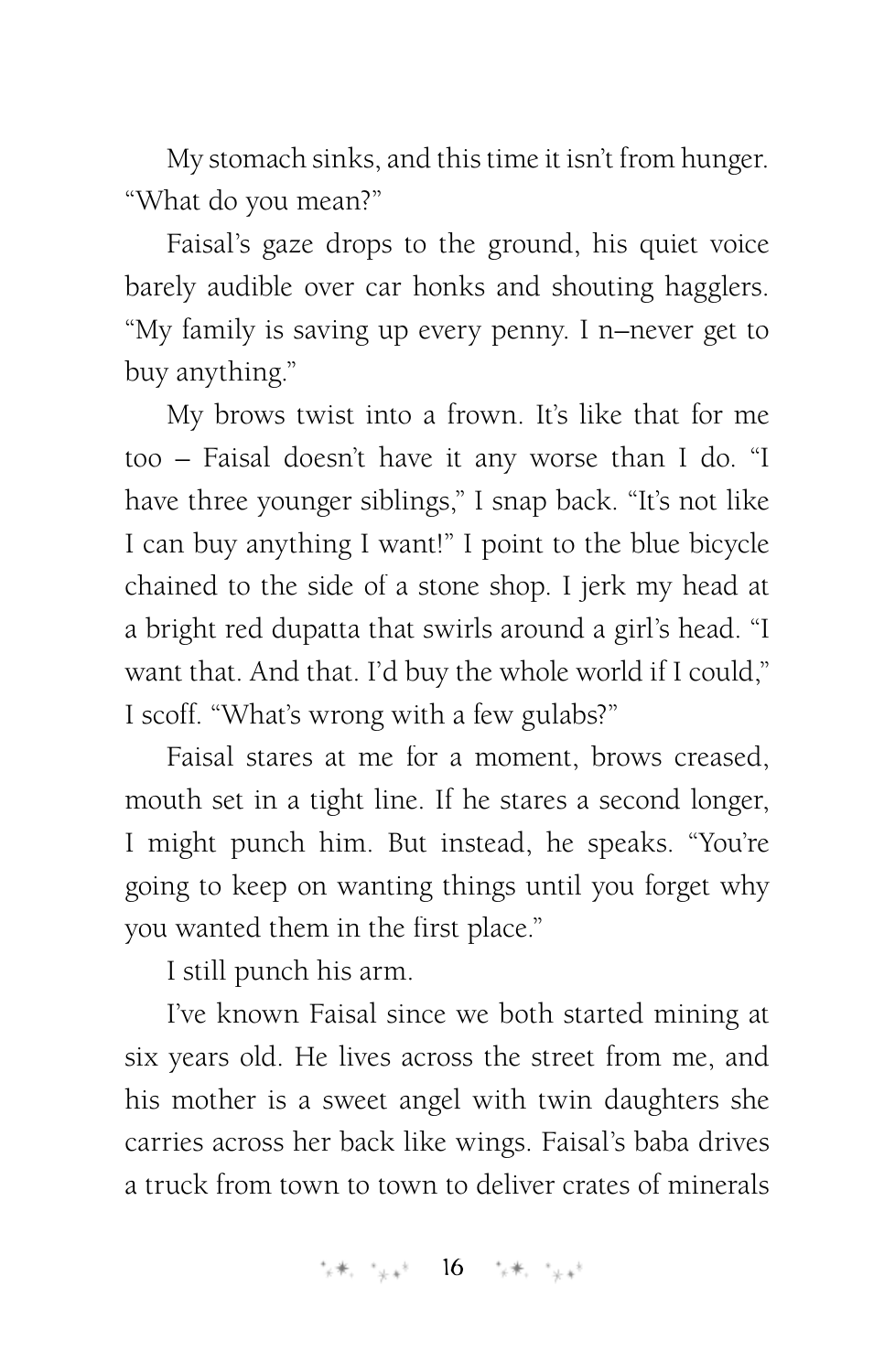and other loads. Sometimes I go to his house just to lie across the mud roof and drink in the sun, Faisal asleep next to me. He knows me better than anyone. Which means he knows exactly what I don't want to hear but will risk a punch to his arm to say it anyway.

We utter our goodbyes as the azan rings from the speakers, announcing Maghrib prayer and the day's descent into night. I turn a corner onto the next block, greeted with more stone shops and large paint-peeling white signs written in Urdu. I stop at a three-storey building that looks like it's hanging by its hinges. Cracks splinter up columns, and chunks of stone have fallen off the walls. I run a gentle finger across a hole in the surface, and pieces crackle to the floor.

*I hate this.* I wish Maa never had to work here. As I stride across the narrow hallway and poke my head into the door at its end, the room is cluttered with small tables of sewing machines. Women old and young are hunched over patches of clothing, trembling fingers aligning cloth against needle.

"Nura," my maa calls as she slips out the door, blocking my view of the room. "I told you to wait outside."

Maa's eyes are a watery brown, like diluted cane sugar, soft and unfocused from hours of straining

 $\sqrt{17}$   $\frac{1}{2}$   $\frac{1}{2}$   $\frac{1}{2}$   $\frac{1}{2}$   $\frac{1}{2}$   $\frac{1}{2}$   $\frac{1}{2}$   $\frac{1}{2}$   $\frac{1}{2}$   $\frac{1}{2}$   $\frac{1}{2}$   $\frac{1}{2}$   $\frac{1}{2}$   $\frac{1}{2}$   $\frac{1}{2}$   $\frac{1}{2}$   $\frac{1}{2}$   $\frac{1}{2}$   $\frac{1}{2}$   $\frac{1}{2}$   $\frac{1}{2}$   $\$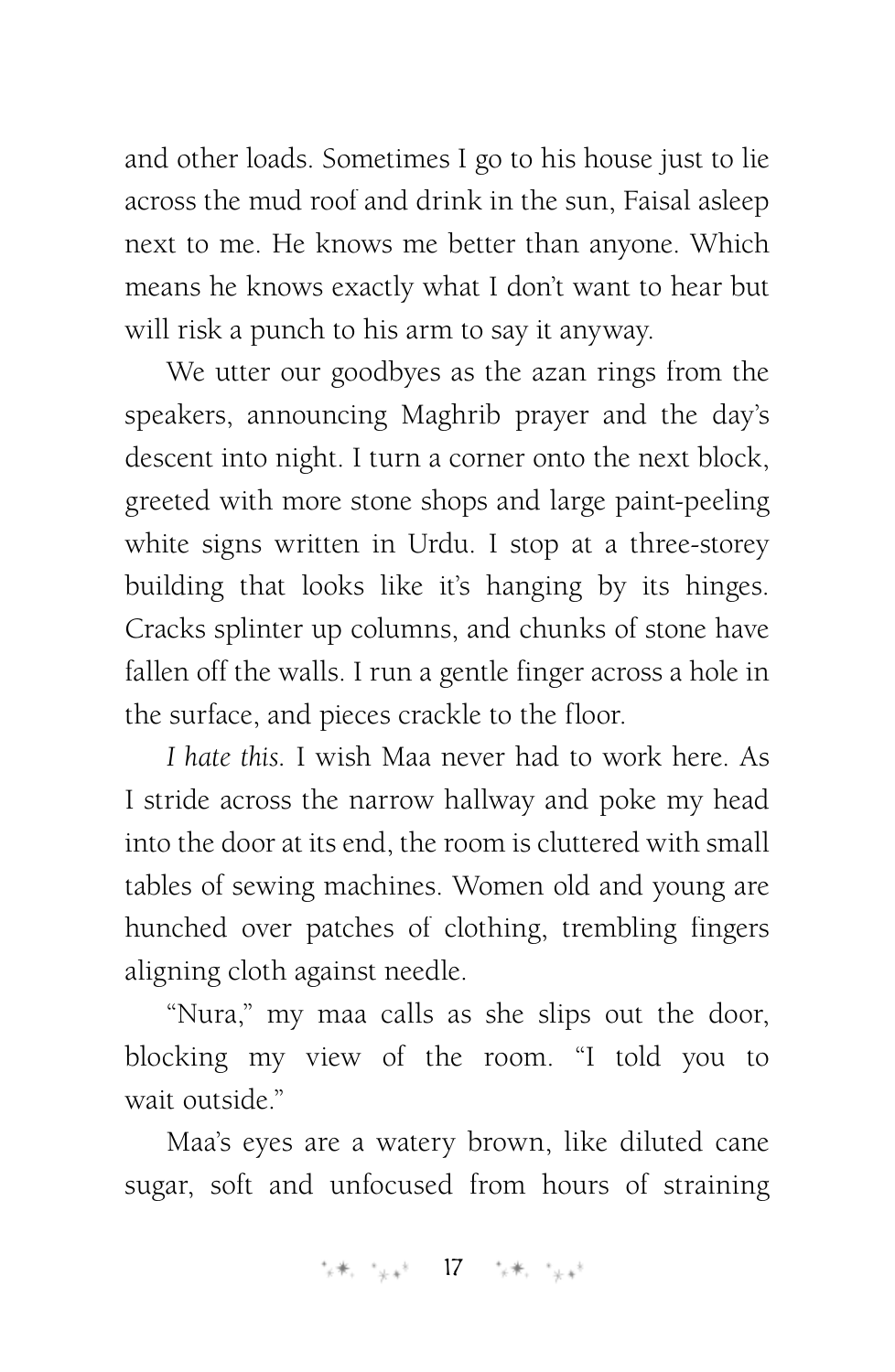them against dim light. She's always telling me to wait outside so I don't have to see the image of a hundred women with bright rolls of cloth in their hands, crouched so close together their shoulders almost touch, eyes flicking back and forth at every creak the building makes. But if I don't witness Maa working in this sweatshop, I'll forget why I mine mica.

Maa tightens the green dupatta across her head. She counts the coins in her palm, tosses them into a small pouch, and slips it back into her shirt. Her bronze skin wrinkles as she takes a sniff, gaze sliding to me. "What's that smell?"

I pounce forward and raise the bag of gulabs. "Our favourite!"

Maa's eyes widen, and a grin snaps onto my face.

But she doesn't mirror my excitement. "Nura."

I lower my arm, and the smile slips off my face. "What?"

Maa grabs my hand as she shakes her head. We trudge down the hallway and out of the creaky building, into the night air and under the flashes of yellow lights. I tug her arm, but Maa stays quiet, her dark brows furrowed. We step into the market, and Maa strides straight to Mr Waleed's cart, where he slouches in a wicker chair.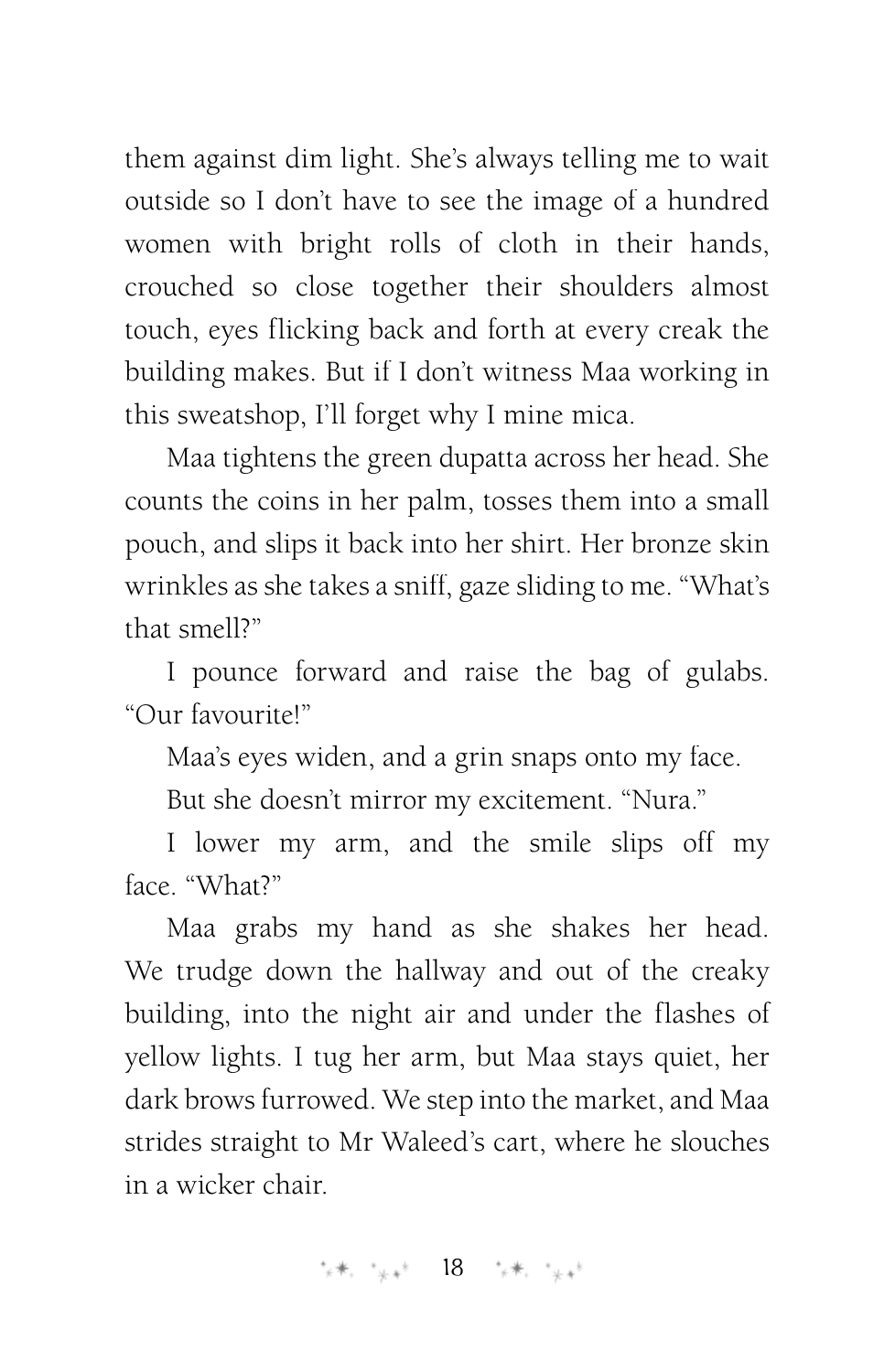Mr Waleed's bony fingers pull the cigarette from his cracked lips as he puffs a cloud of smoke into the air. "Nasreen baji," he says to my mother, calling her *sister*, like they know each other past the occasional greeting.

Maa's lips are creased into a forced smile. "I want to return these." She lifts the bag of gulabs. A knot forms in my throat as Mr Waleed flicks his half-lidded gaze between us, something like pity in his eyes when they land on me. But pity lasts only a few seconds in a town like Meerabagh – we're all trying to survive.

He bursts into laughter instead, waving her away as a customer lines up behind us. My cheeks are red hot like they've been slapped, but I'm just relieved Faisal isn't here to witness the embarrassment. He would've clicked his tongue and shaken his head like a grandmother.

When Maa asks again, Mr Waleed says, "Let your child enjoy something for once." It's enough for her to shut her mouth, grab my hand and walk back to our hut at the outskirts of the town in silence.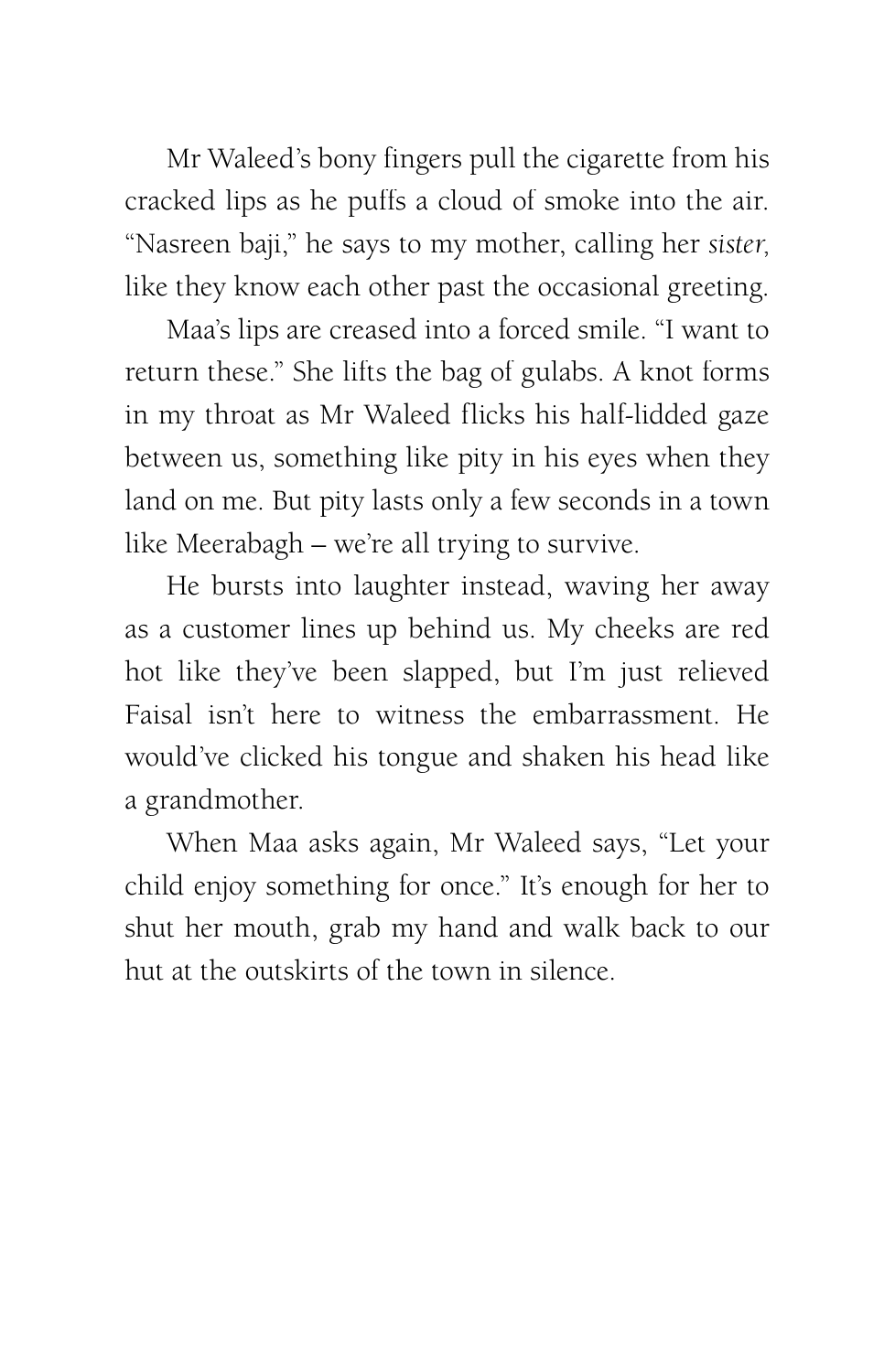

### **CHAPTER 3**

# Stars Staring Down on Us

As Maa and I stumble back home, we pass hills shrouded in haze and towering rock formations. Our hut is a two-room rectangle slapped together with sundried mud, brick and reeds. Wooden logs and thatch are strung side by side to form the roof. I smile at the newly-painted scribble at the corner of the wall – that's definitely the mark of Kinza.

Before we even enter, my three younger siblings greet me at the door, hands flying to my neck as they tackle me in a fit of giggles. I want to play with them, but my stomach clenches in a strange twist, and Maa is still quiet as she hangs her coat on a hook and sits on the dirt ground next to the cloth that serves as our dinner table.

Adeel, the oldest of the bunch at eight years old, bites his lip as understanding washes over him. He's

 $20 - 20$   $30 - 20$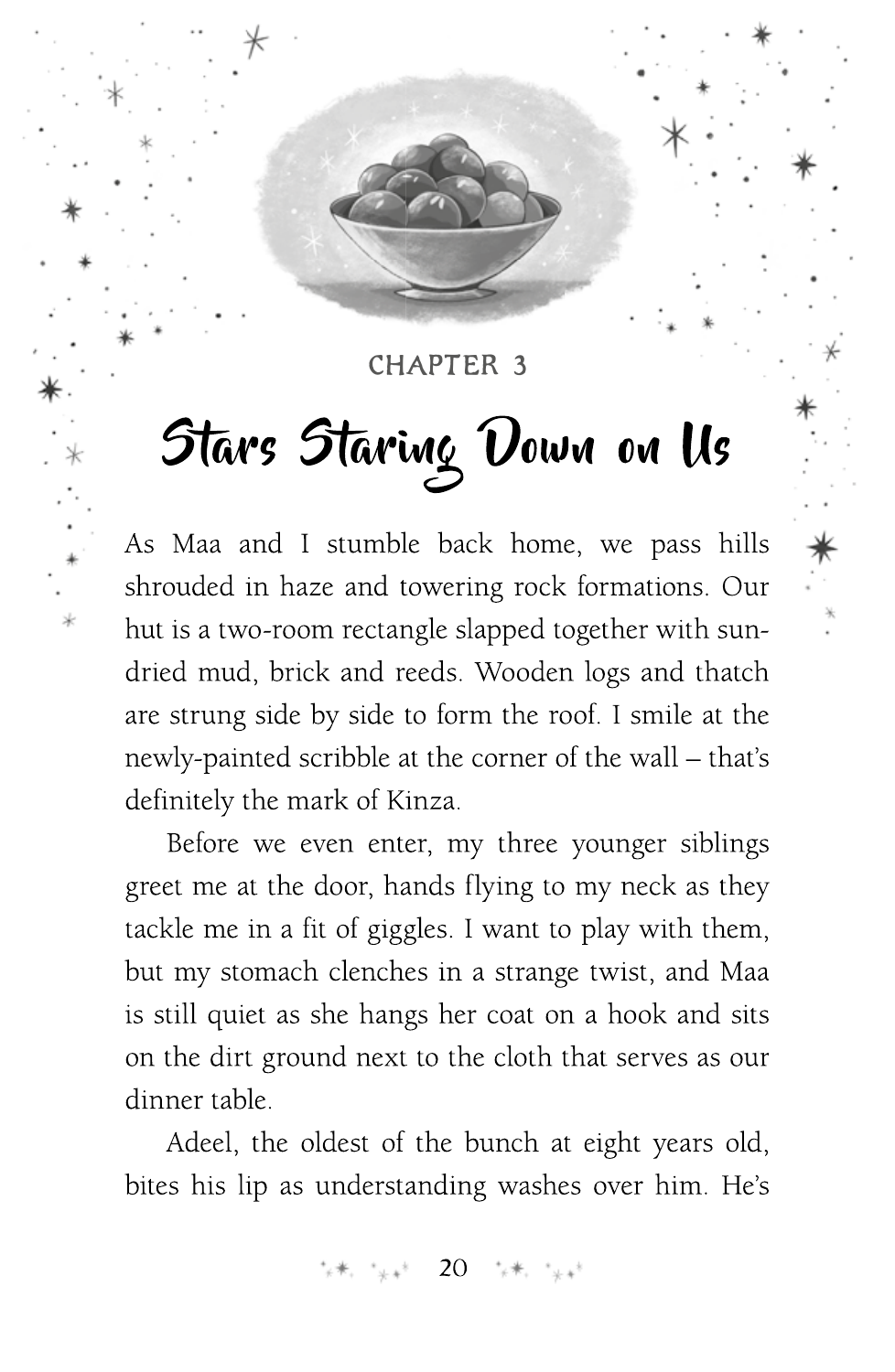quick to pick up on things. When Maa and I are off working, it's Adeel who tidies our hut and makes sure my two younger sisters don't burn the place down. Speaking of those devils, Kinza and Rabia are still bumbling around, hopping towards Maa to plant a kiss on each of her cheeks.

"Nura, bring the gulab jamuns," Maa says.

I swallow nervously. I'm not even that hungry any more, but I lurch forwards and set the bag down. I sneak a glance at Maa, but there's no more fury in her eyes. The hard lines of her face have softened, brows tilted, and she looks at me like I'm a baby bird that tried to fly for the first time but instead flopped to the ground.

"Bacho," Maa calls to us, *children*. "Look at what Nura brought you."

My siblings rip the bag open, and gasps flutter from their mouths. I suppress a smile. *This* is what I wanted to see: the way their cheeks blush and the sparkle that swims in their eyes. We each take one sticky, syrupy gulab. I plop the round ball into my mouth and let it settle there, hoping my tongue soaks all the sweetness so that the flavour never washes away. Lightning jitters up my spine, and I can't help but release a noise of delight.

"Is it Eid already?" Kinza giggles as she licks her lips. "Soon," I mumble, smiling at her through a mouthful.

 $21 - 21 - 21$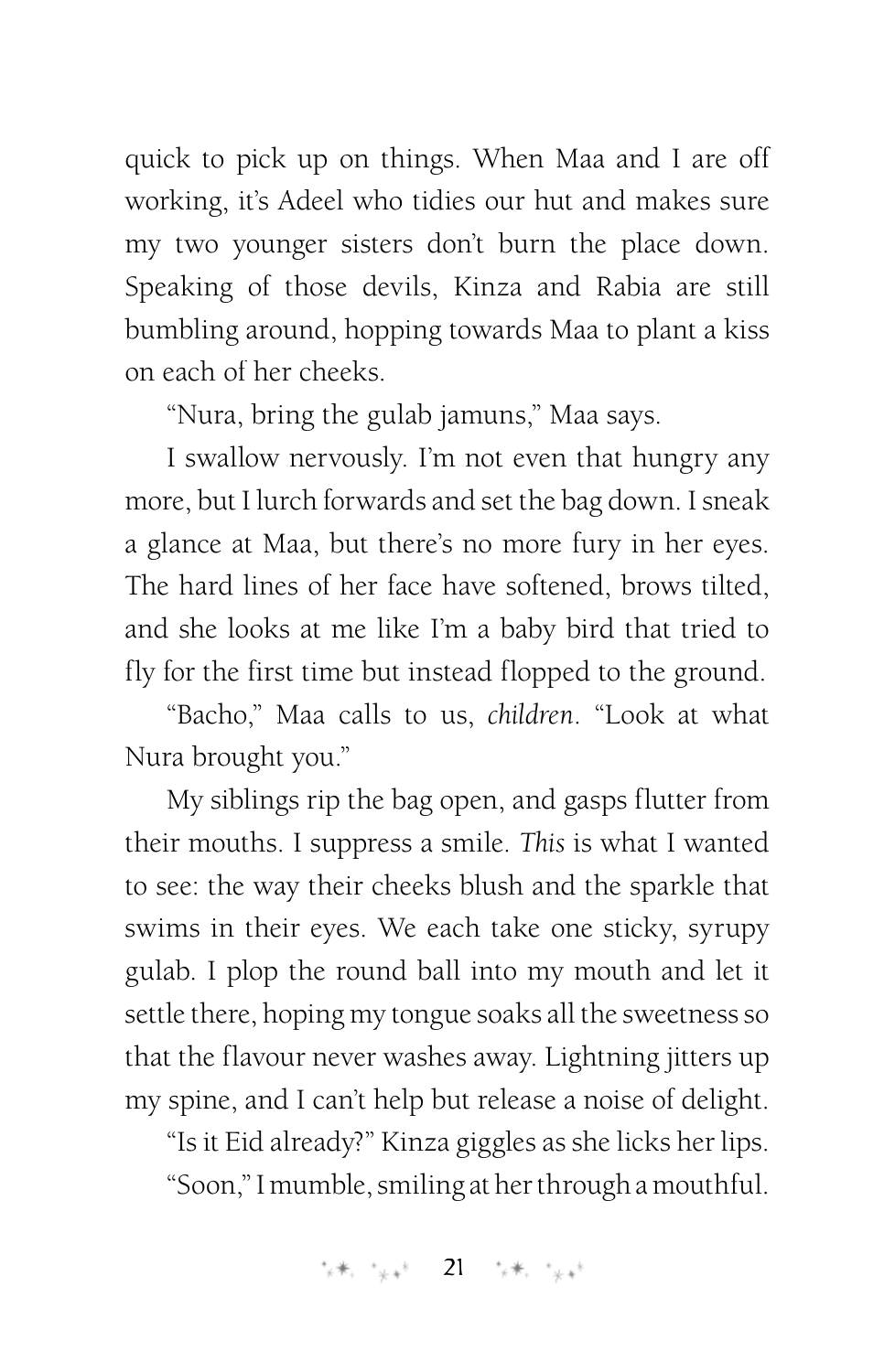Eid is the one time our town goes out of its way to prove it's alive, and one of my favourite times of the year. Soon the streets will be brimming with families hopping door-to-door to share food. It's tradition to distribute meat among friends, neighbours and the poor. When most of your town lives with empty pockets, it still doesn't add up to much – but I love it all the same.

Maa places yesterday's leftover dinner of rice and vegetable curry on a large plate, and we devour it like a flock of hungry vultures. There's still dirt in my hair, and Maa hasn't changed out of her sweaty shalwar kameez either, but we share a look of peace when we see my younger siblings absolutely delighted at the simple joy of food.

"Thank God for your dinner, and make dua for your baba," Maa says softly. We quiet down at that, whispering our gratitude to God and then praying our father makes his way safely to heaven.

Maa's eyes resemble wells now, glassy and on the brink of tears, but instead of letting them fall, she pulls my sisters into her lap and reaches to pat Adeel's bush of black hair. Finally, she takes my hand in her worn, leathery ones, and I feel my breath strangle to release.

"Nura, I don't want you working in the mines any more," Maa whispers.

 $22 - 24$ ,  $22 - 24$ ,  $24 - 24$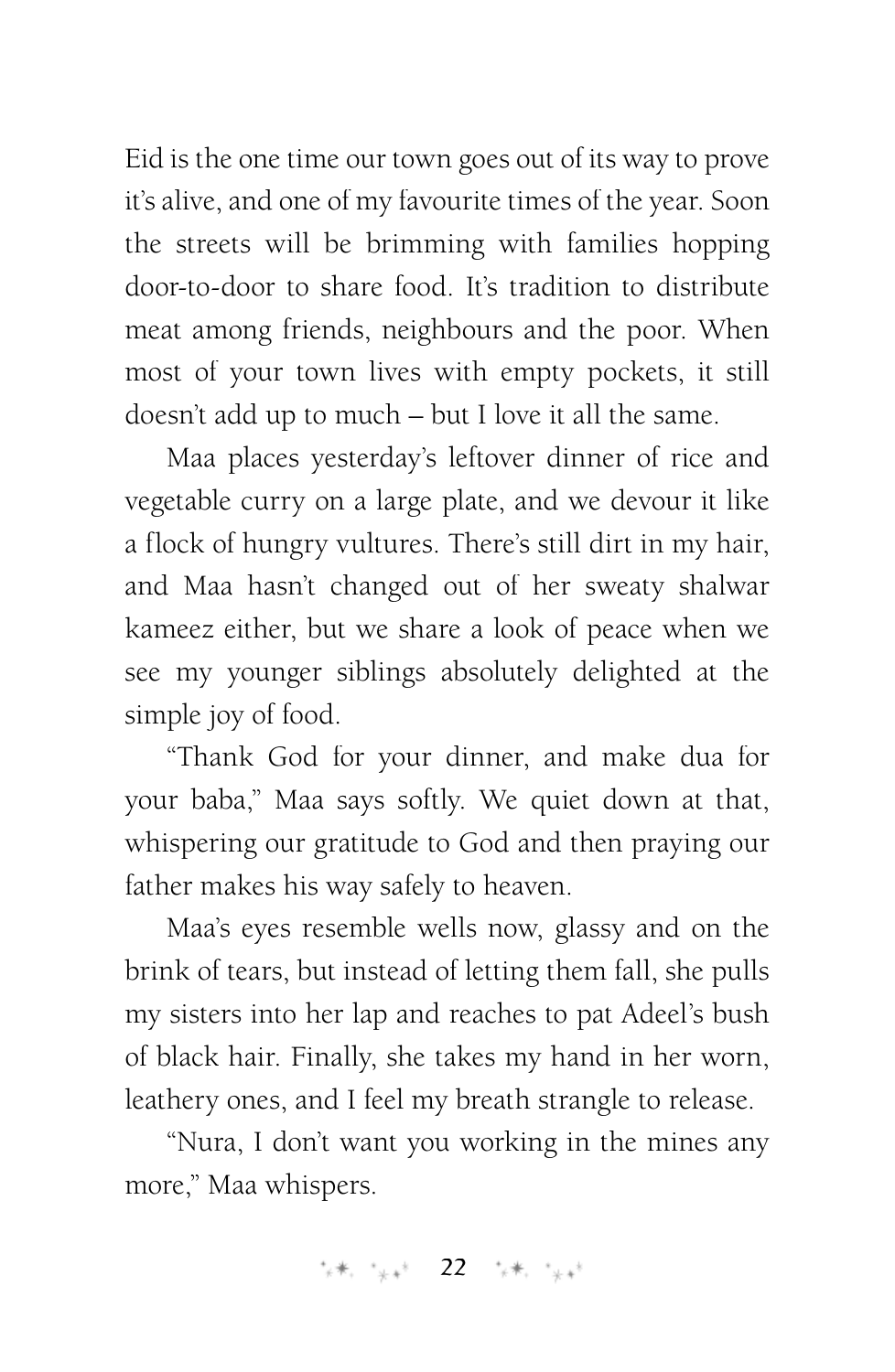She's been saying it more frequently these past few months, afraid I'm going to end up like Baba, who worked my same job years ago. But I don't have a choice. Faisal may call me stubborn, but I *did* get it from someone.

"Maa," I sigh. "We need the money." I could get it all at once – if I find the Demon's Tongue. But until then, I need to work every day.

My sisters are glancing at each other, still in the midst of learning the language to truly understand the weight of our words. Adeel only gazes down at the floor.

Maa's chest falls with a choked gasp. "I want you to go to school."

*This is ridiculous.* I know it. Maa knows it. I lost my will to go to school long ago. I knew I'd never have the money for education after Baba died. But I've accepted it. Who wants to sit in a boring classroom all day, anyway?

"I need to work so Adeel can go to school. Then Kinza and Rabia."

Maa shakes her head. Her lips are trembling now. I look away, and my hands ball into fists. I hate seeing her this way. "Are you saying this because I bought gulab jamuns? You just don't want me to have my own money, right?"

"Nura, *no*—"

 $23 - 23$   $3 + 12$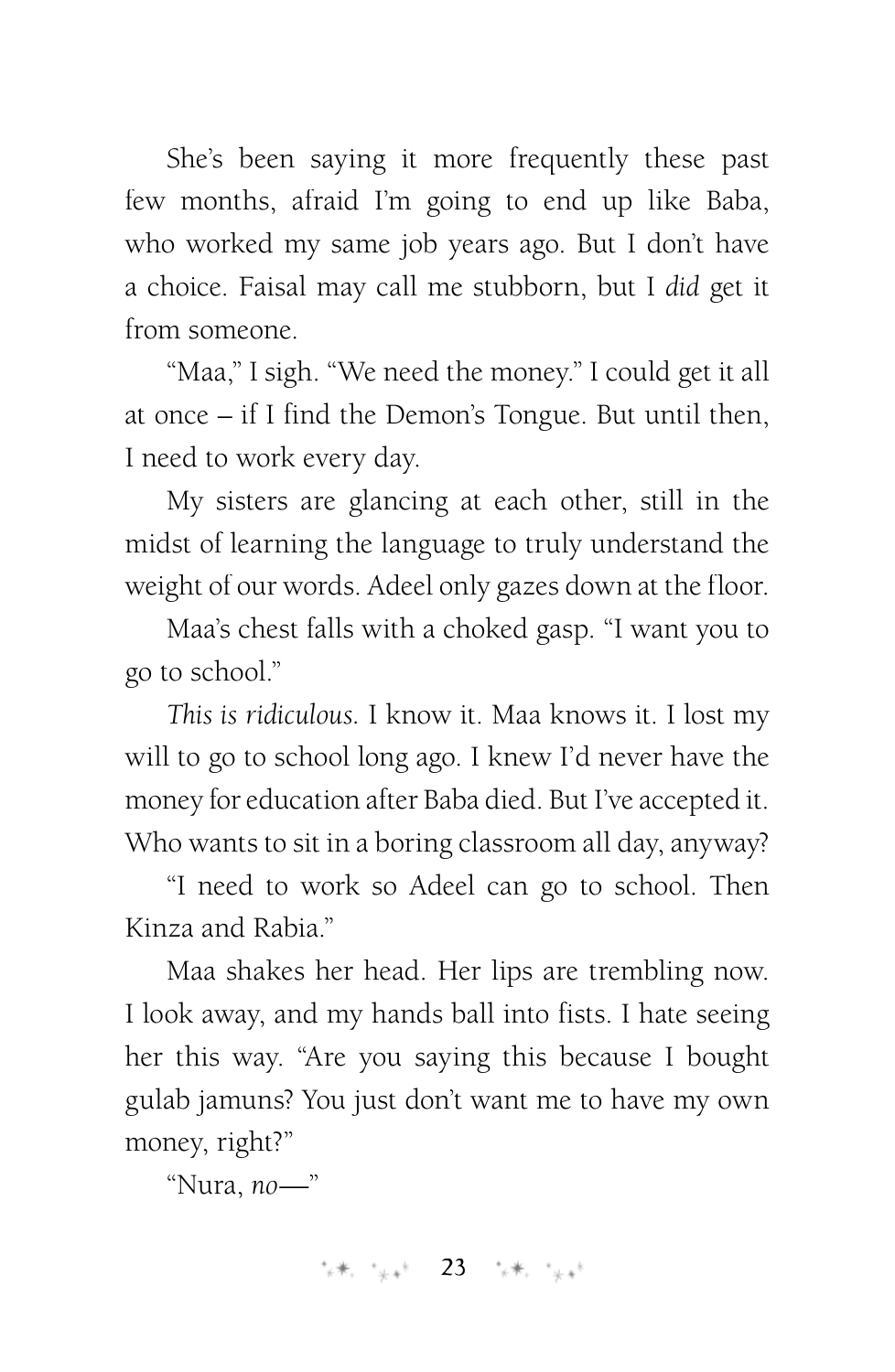I slam my fist against the floor. "Then let me work!"

Maa sighs and pulls me closer. She cups my cheek and settles my head across her shoulder, so that all four of her children are piled onto her like a blanket. My anger falls like the swoop of a summer bird, and a delicate breeze curls into my heart as Maa brushes her fingers through my hair.

"Let me tell you a story," she begins.

I can feel the anger in my stomach splinter into giddy butterflies. "Is it an excerpt from the Quran?" I ask, eager to learn more about the Islamic holy book.

"You and Baba's love story?" Kinza chirps. Adeel gasps in excitement.

"About jinn?" Rabia grins.

Adeel shivers and Kinza squeezes her eyes shut, both of them fearful of those invisible spirits born of fire and exceptional at trickery. I stifle a laugh. Sometimes I think Maa mentions them just so we do as she says. One time I lingered near the woods, and Maa pulled me back by the ear, saying jinn like to dwell in trees and would swoop down to capture me if I stayed any longer. Another time she caught Adeel skipping morning prayer and told him jinn were whispering the words of the devil in his ears. Do they work for the devil or for my maa? They might be helping her more.

 $\sqrt[k]{*}, *_{k+1}^*$  24  $\sqrt[k]{*}, *_{k+1}^*$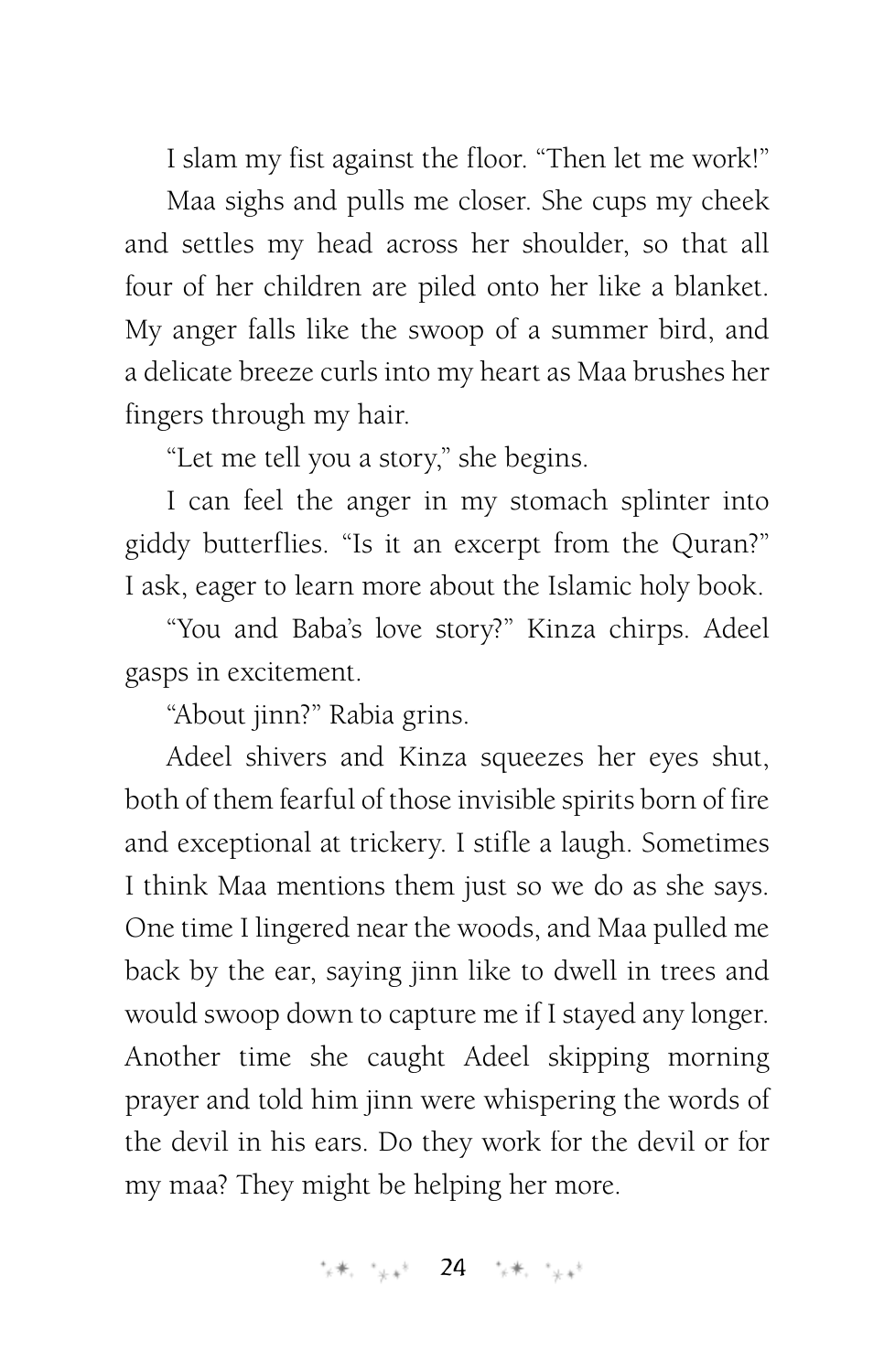"It is." Maa snickers as she tickles Rabia. "Your baba used to tell me this story all the time. He always tried to impress me."

"Tell us!" Kinza whines.

Maa hums, her gaze skyward, glancing at the glittering stars that hang above the streets of shimmering dirt. "Baba was walking down the road one night, when he stopped under a tree to drink his chai. He kept on hearing voices, and a teasing laugh. But there wasn't anyone around him, and the road was empty."

Adeel squeezes Maa tighter, mumbling a quiet prayer.

"But then he looked up. He almost dropped his chai. Sitting on the branch above Baba was a man who looked just like him."

Rabia bites her nails.

"The man who looked like Baba had just enough differences that they didn't look identical – his brows were bushier, his nails were pointed … and that's when your baba knew that he was looking at his own qareen."

"Qareen?" I mutter. I've never heard the term before, not even from Faisal's superstitious father.

"Yes," Maa says. "Qareen is a type of jinn. It means 'constant companion'. Like your own shadow. God bestows everyone in the world with a qareen – and that night, Baba saw his own. The qareen tried to trick your

 $\sqrt[4]{*}, *_{\pm\pm\pm}^+$  25  $\sqrt[4]{*}, *_{\pm\pm\pm}^+$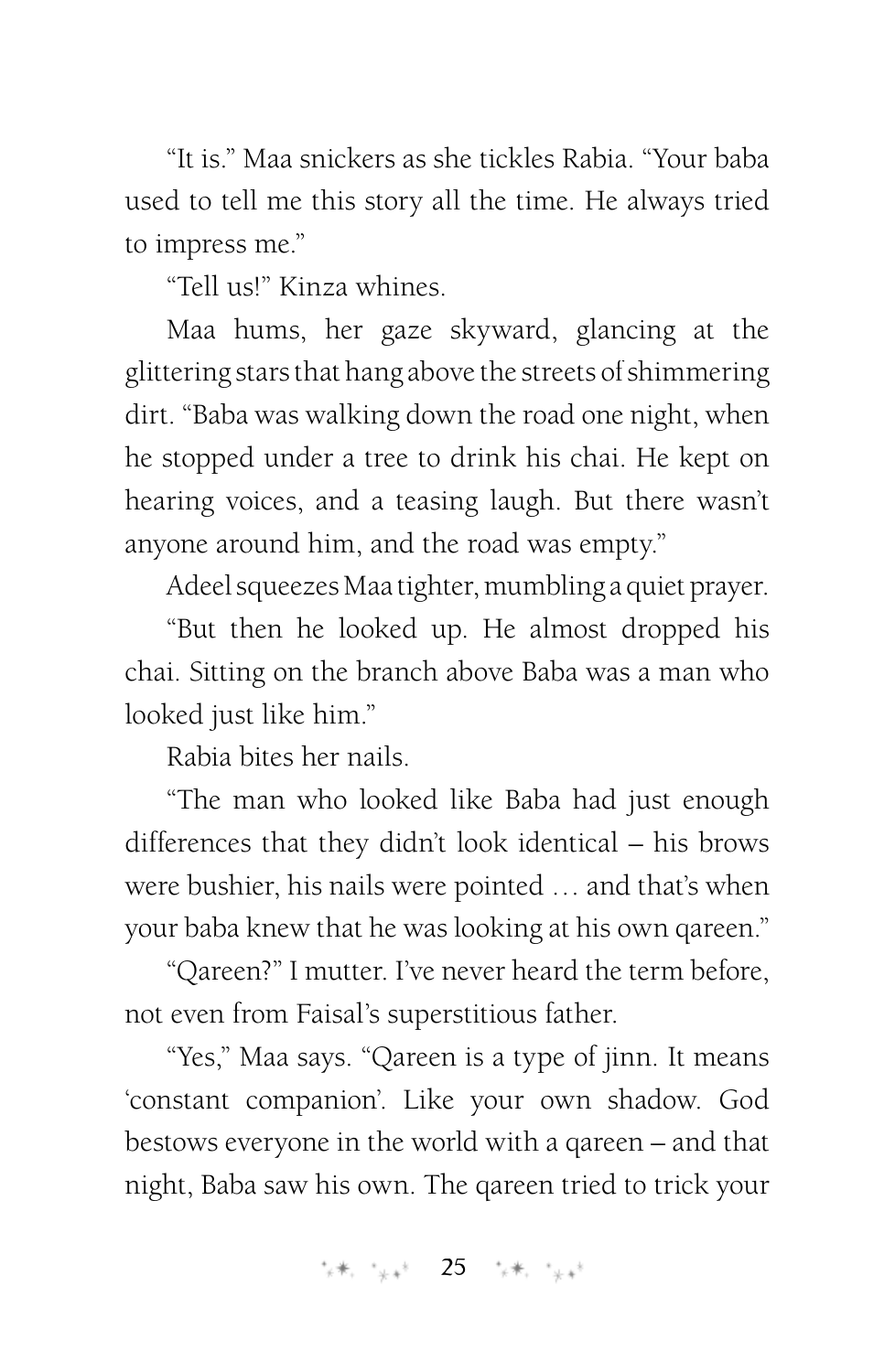baba into going in the wrong direction, tried to give him suspicious things, and kept following your baba even when the paved road turned to dirt."

I suck in a breath. Jinn are born tricksters. Everyone knows that – it doesn't take an education to be warned of them. The wizened grandmothers around town gather kids and tell them stories about how jinn haunted their homes, misplaced items, or tried controlling their bodies. You don't go near an abandoned site if you've heard rumours about jinn sightings or felt the air shift. They aren't fairy tales. It's kala jadu – black magic. My uncle once met a jinn, and he stopped going out at night ever since.

"What did Baba do?" Kinza mumbles, eyes still shut.

"Your baba recited Ayat al-Kursi." Maa smiled. "It's the throne verse in the Quran. God will always protect you from harm if you recite it. The jinn disappeared after that."

I fidget with the hem of my shirt, picking at a dirt stain. "But if reciting the verse keeps you out of harm … why isn't Baba here with us now?"

Maa smiles and pulls me close, and behind all the sweat and dust, I smell cinnamon and cumin powder, love and comfort, and peace. "Baba is looking out for us from above. Whenever you think of doing a bad thing, remember that Baba is always watching."

 $k_{1,k}^{*}$   $k_{1,k+1}^{*}$  26  $k_{1,k+1}^{*}$   $k_{1,k+1}^{*}$